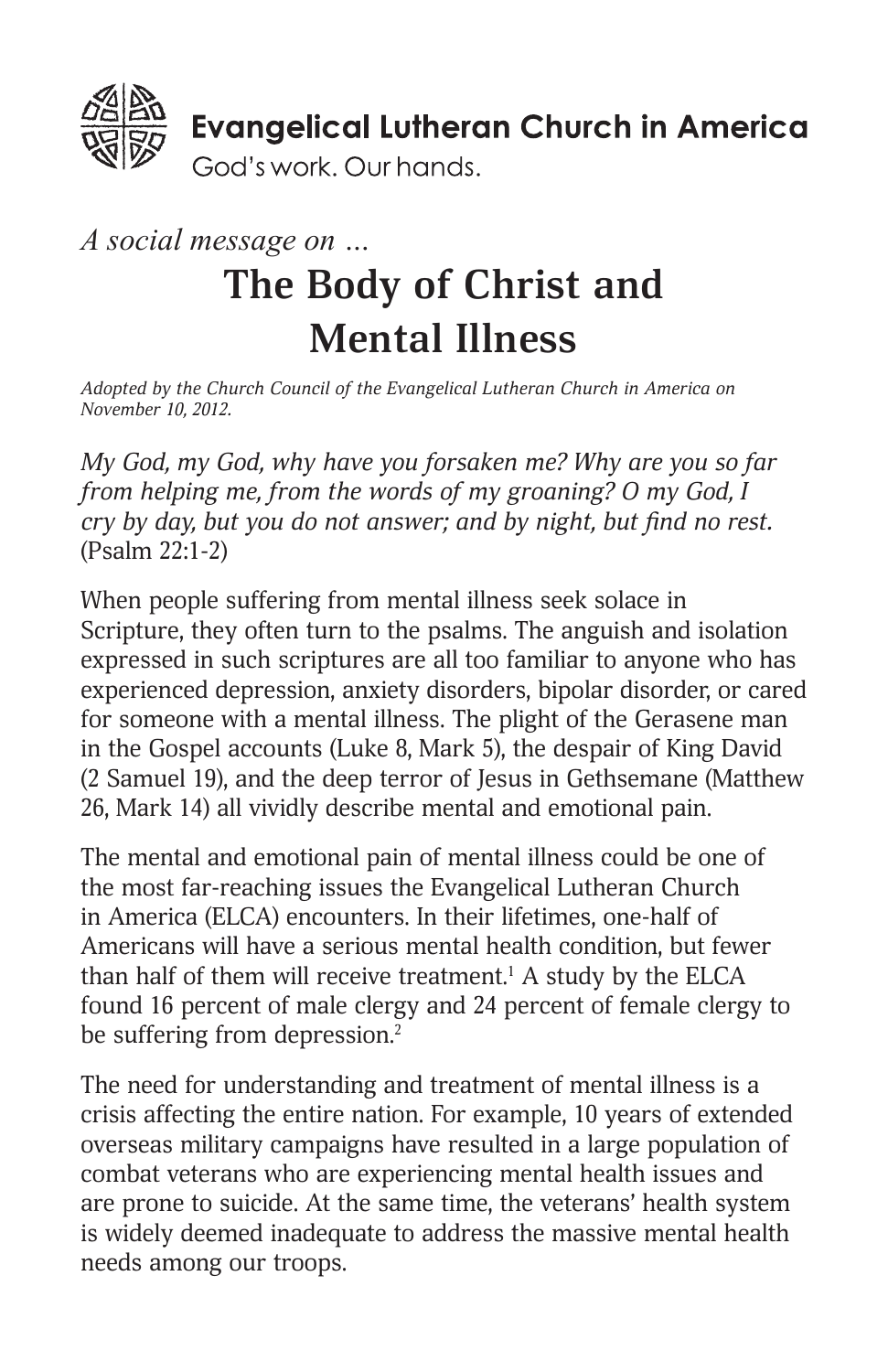Despite how many others have shared and will share their situation, those with mental illness experience loneliness and isolation. These experiences are deepened by society's lack of understanding and stigma. For every person living with mental illness, an everwidening circle of family and friends, coworkers and church members feels sorrow and despair.

#### **WHAT IS MENTAL ILLNESS?**

"A mental illness can be defined as a health condition that changes a person's thinking, feelings, or behavior (or all three) and that causes the person distress and difficulty in functioning."3 The causes of mental illness are complex and not entirely known to scientists, but most scientists believe mental illnesses result from electro-chemical disruptions in the brain. Genetic, environmental and social factors put some people at a greater risk than others for developing mental illness.4 Physical trauma such as a traumatic brain injury seems to increase the risk of mental illness substantially. Mental illnesses range from the mild to the severe, from mild depression and anxiety to severe depression, bi-polar and schizophrenia.

Mental illness can be disabling, but from a legal standpoint, some forms of mental illness may not be considered a disability. Mental illness, clearly, may be one of the possible sources contributing to living with disability.<sup>5</sup> Likewise, mental illness may contribute to contemplation of suicide but the two should not be equated. The ELCA has addressed pastoral and social questions about suicide in its 1999 social message on suicide prevention.<sup>6</sup>

Mental illness is often complicated by and intertwined with addiction. Addiction raises additional moral issues that cannot be fully addressed in the setting of this message. It should be said that the presence of mental illness makes substance abuse more likely, and vice versa.<sup>7</sup> Proper treatment needs to address both.

#### **WHY ADDRESS MENTAL ILLNESS NOW?**

Though the experience of mental illness is nothing new, the current economic and sociopolitical situation in the United States presents significant challenges to public health. State funding for treatment programs has been decimated by the recent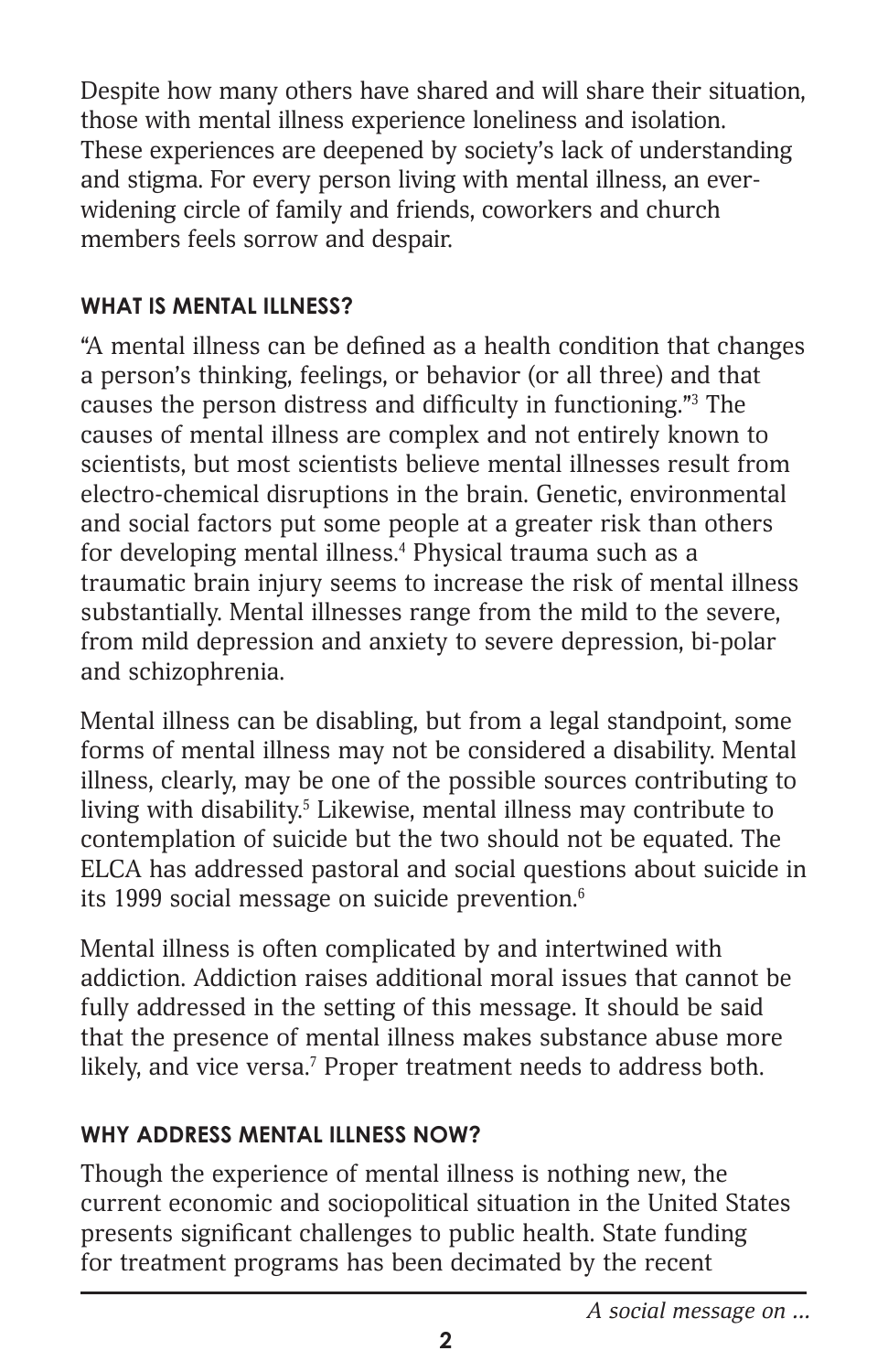economic downturn. The limited resources of the Veterans Affairs<sup>8</sup> are overcome by the challenge of treating the mental illness experienced by veterans.<sup>9</sup> As the U.S. engages in debate over ensuring health care coverage for all, the question of treatment for mental illness (and lack thereof) is polarized.

The cost of not treating mental illness is enormous, and comes in many forms. The cost comes in terms of destroyed relationships and overwhelming stress, social humiliation, human dignity and, in fact, human lives. Collectively, society loses what would have been the contributions of intelligent and gifted people. These are losses that can't be enumerated. Financial loss, however, can be estimated, and it is in the billions.10

# **HOPES FOR THE MESSAGE**

This social message hopes to proclaim the gospel's powerful news and offer up the body of Christ as a sign of healing and hope. It also intends to raise awareness in the church that mental illness, which is so often hidden away, is present in congregations and communities, and is a major public health issue. Additionally, it hopes to illuminate some of the effects that mental illness has, both on individuals and on familial and social networks.

This message is a call for ELCA members to acknowledge the needs of those living with mental illness and for this church to claim the responsibility it has as a body of Christ. The body of Christ is incomplete if people experiencing mental illness are not integrated as a visible part of the whole. The call challenges the ELCA to be a community seeking understanding that encourages individuals to pursue treatment, comforts them in their suffering, and supports them in their treatment and recovery. Such a community also will sustain caregivers and mental health professionals. It will raise its public voice in support of those living with the consequences of mental illness.

This church can rejoice in many examples of inspired service to the neighbor in need. Individually ELCA Lutherans have cared for those living with mental illness through their daily callings, in congregations and in their families. Our church also has ministered through pastoral and congregational care, Lutheran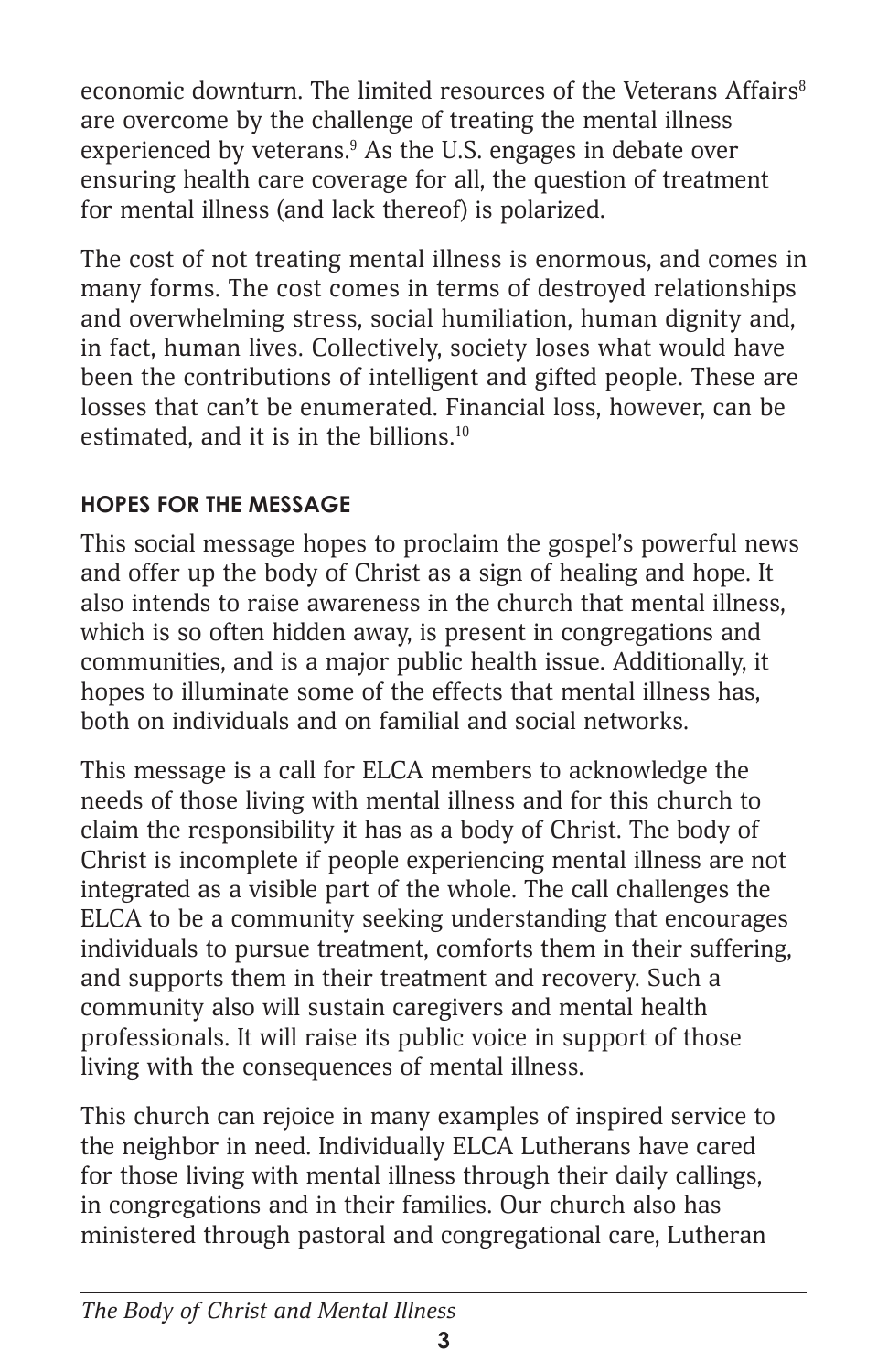health care systems and social ministry organizations, specialized ministries such as pastoral counseling, and chaplaincy.

At the same time, this message represents an opportunity for this church to reflect on how people living with mental illness and their families have been treated. The frequent mistreatment by society of those who suffer mental illness *must* be acknowledged. The church also has been responsible too often for reprehensible acts, for turning away and shaming people suffering from mental illness and for isolating them and their families.

The church has the power to address many of the ravages inflicted by mental illness, whether through compassion to those affected, advocating for and improving access to treatment, supporting caregivers and practitioners, or making mental illness visible. Individually and collectively, ELCA members have the power to proclaim God's love, fight for justice, give care, and change the way people with mental illness are treated.

# **WHAT ARE THE CHALLENGES?**

# **CHALLENGES TO HUMAN DIGNITY**

Despite the prevalence of mental illness, its presence frequently is a shame-filled secret, left unacknowledged and often untreated. Or its exposure to daylight leads to isolation and alienation of everyone affected — alienation here means depriving a person of the consolation of human connection and communal support because that person has been named as "other," as different or even frightening. Such alienation undermines human dignity.<sup>11</sup>

Without human connection and communal support, an alienated person is subject to further assaults on dignity. Unique and gifted people are reduced to "patients," whose only identity is an illness. Instead of honest appraisal of the complex causes of mental illness, which leads to a deeper understanding of the person, social categorization leads to identifying the alienated person simply as "mentally ill." Their families often are blamed. Certain familial or social environments (poverty, for example) can increase the risk of mental illness, but risk factors are not inevitable causes. Every person merits the dignity of compassionate understanding rather than categorization and stigma.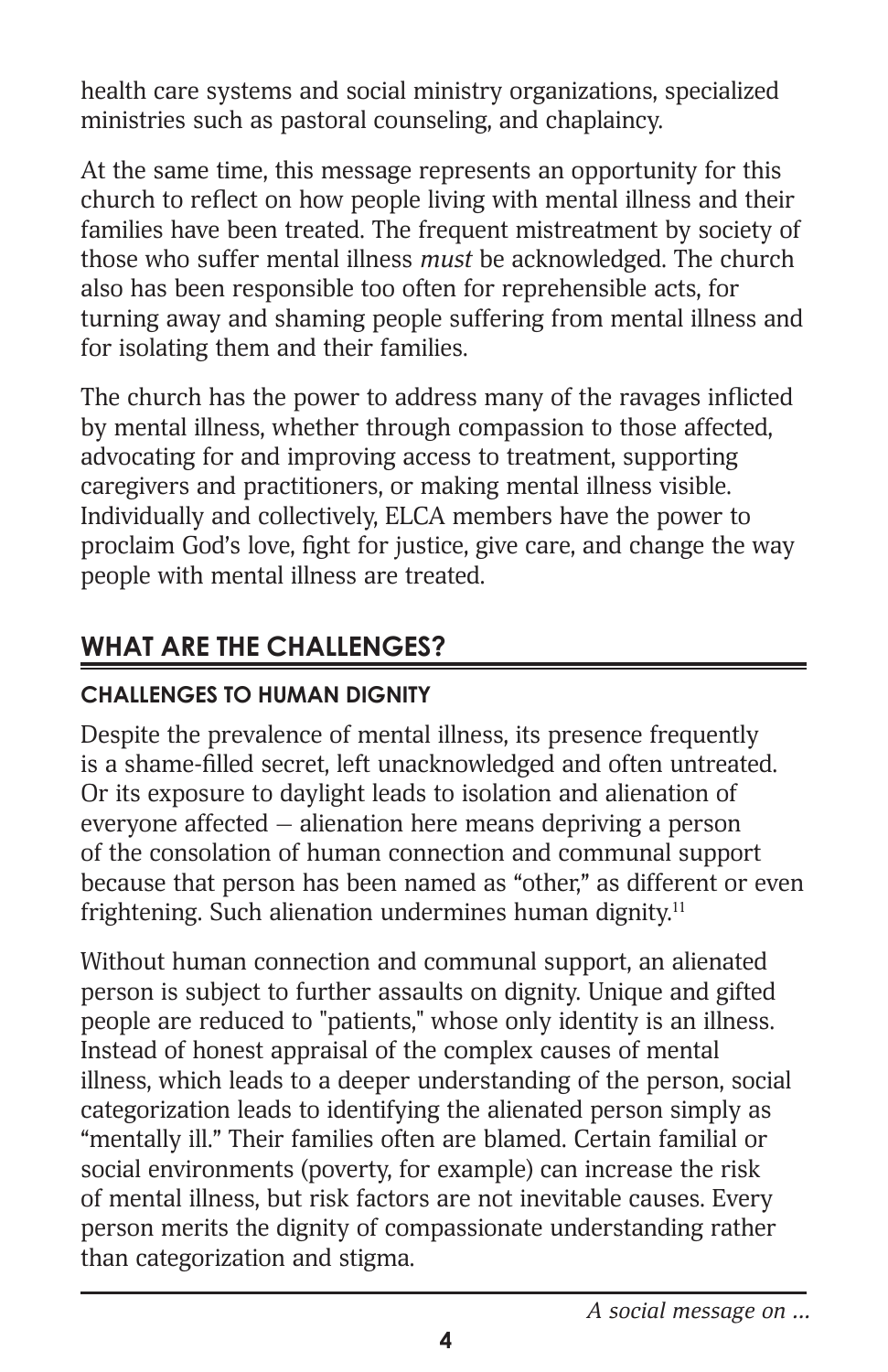# **CHALLENGES OF TREATMENT AND ACCESS TO IT**

Mental illness presents a series of specific challenges to society. Accommodating the needs of people living with mental illness can be quite difficult. People suffering from mental illness may resist or be reluctant to take the medications they need to function, because the side effects can be debilitating. The two most common serious mental illnesses, bipolar disorder and schizophrenia, impair the sufferer's sense of self, making it difficult to persuade the sufferer that the medications are indeed necessary.

In the United States, a move away from state-sponsored institutional care resulted in laws making involuntary commitment to institutional care difficult. The move was initially made to resolve a situation where mentally ill people were kept in vast institutions with questionable treatment. Some of the results have been salutary, but families of people with mental illness have also been frustrated by the difficulty of obtaining involuntary commitment.

Involuntary treatment of mental illness raises such questions as what responsibility individuals bear for themselves and to society as a whole, what constitutes proper self-care, and the meaning of autonomy and rights. Each situation is different and deserves careful scrutiny, a scrutiny that this church believes should encourage freedom and autonomy as exercised through remaining in a right relationship with loved ones.

Inability to access treatment is generally the most urgent issue for anyone experiencing mental illness. Unfortunately, the high rate of mental illness has not resulted in a corresponding availability of resources. The Health Resources and Services Administration estimates that from 2007-2009, mental health services were needed, but not received, by about 11.3 million adults annually.<sup>12</sup>

Many find that while they have "coverage" for mental health, they lack meaningful access. Even those who have health insurance may find their coverage is insufficient to treat the mental illness from which they are suffering. The national decline in inpatient psychiatric beds means often there are no inpatient psychiatric beds available for those who need them.<sup>13</sup>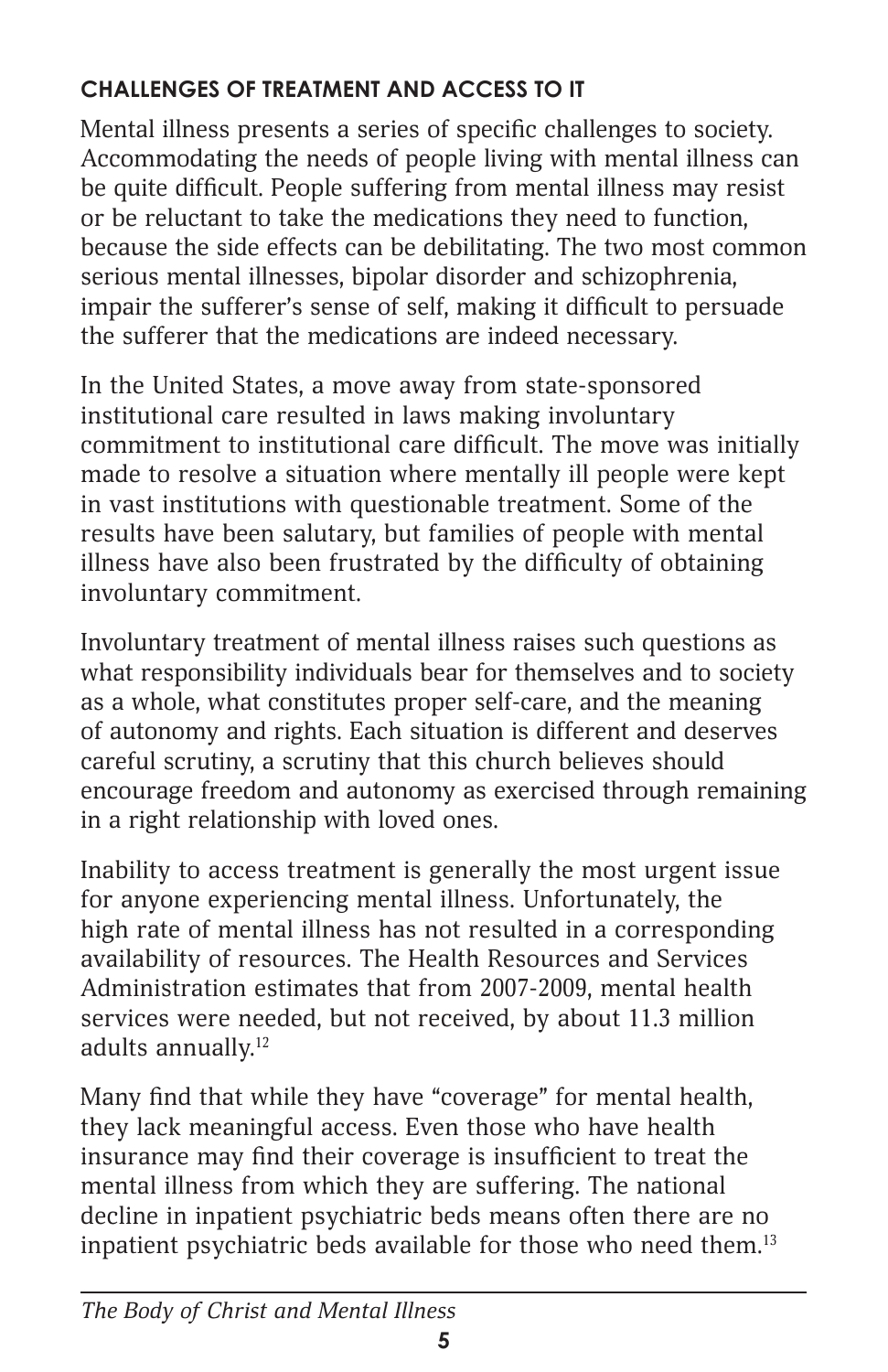Insurance might not have a contract with any hospitals in the individual's area. Many people live in areas where there are few qualified mental health practitioners or no mental health professionals who accept their insurance.

The ways in which people find their access is limited are too many to count. To someone who is struggling to function at a minimal level, negotiating these obstacles is simply overwhelming.

#### **CHALLENGES OF INEQUALITY**

Access to services requires funding. Funding is not evenly distributed across the population, and neither is access to mental health care. Residents of rural areas may find that providers of mental health care simply don't exist. More than three quarters of the counties in the U.S. experience severe shortages of mental health providers, and the more rural the county, the more likely this is the case.<sup>14</sup>

The three principal problems of rural mental health care can be described as access, availability and acceptability, particularly among youth and the elderly. Rural residents often are underdiagnosed, and then cannot find treatment. When they find a practitioner, they may have to travel long distances for treatment.

Other demographic determinants, such as race, class and cultural understanding, also affect access to mental health care. African Americans, for example, are just as much at risk for mental illness as their white counterparts, yet receive substantially less treatment.<sup>15</sup> U.S. Census Bureau data shows that in 2005, African Americans were 7.3 times as likely to live in high poverty neighborhoods with limited to no access to mental health services.<sup>16</sup> Studies show that just under half of American Indians and Alaska Natives have job-based or other private coverage compared to approximately 83 percent of whites.17

Income is also determinative of whether someone suffering from mental illness is able to get treatment.<sup>18</sup> The stresses of poverty increase the likelihood that environmental risk factors for mental illness are present.<sup>19</sup> Racial and economic injustice already present in society is magnified by mental illness and the needs it engenders.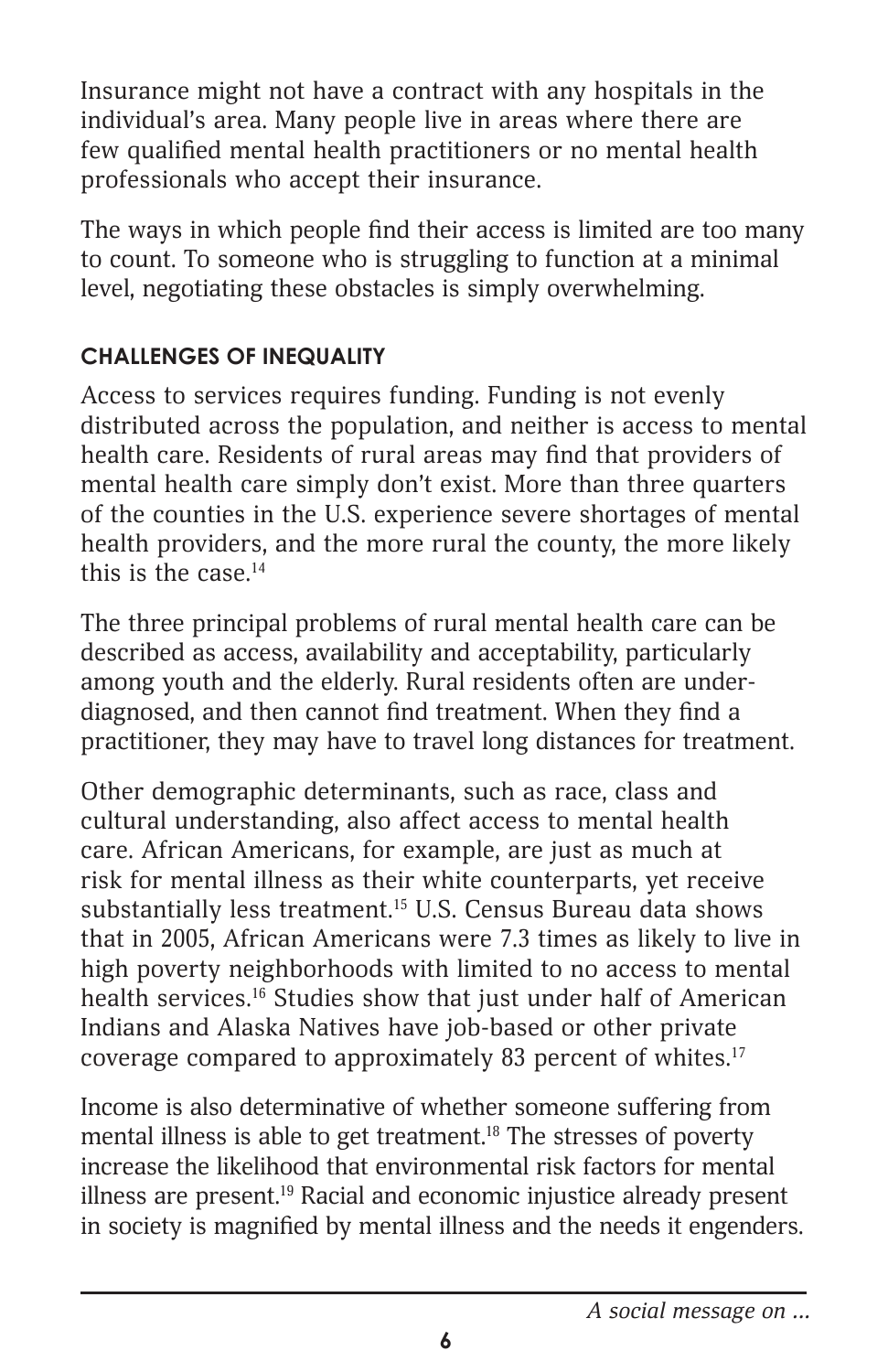Veterans also experience difficulty in obtaining treatment. The Department of Veterans Affairs has been simply unable to keep pace with the high rate of mental illness among veterans. In April of 2012 a report by the inspector general for the Department of Veterans Affairs found that "less than half, or 49 percent, of the more than 370,000 patients evaluated in fiscal year 2011 received their full evaluations within 14 days. For the remaining patients, the department took an average of about 50 days to provide the comprehensive evaluations …"20 Mental illness will not wait for 50 days. The ELCA's social message *People Living with Disabilities* advocates for full funding of veterans' services. The difficulty in obtaining mental health care for veterans is another example of why full funding is so important.

# **CHALLENGES OF EVERYDAY LIFE**

People who experience mental illness encounter challenges in addition to accessing treatment. Social networks and family relationships are under much more stress when mental illness is present. Finding and keeping employment is difficult. Symptoms can be misunderstood and misinterpreted. Law enforcement officers can be trained to respond properly to people exhibiting symptoms of mental illness, but that training is rare even though it can save lives.

By any count, the rate of mental illness among people who are chronically homeless is markedly higher than among the general population.21 Untreated mental illness makes navigating the requirements of our social welfare system difficult, meaning the escape from chronic homelessness is much more difficult.

Mental illness among people who are incarcerated is also far higher than in the general population. According to the Bureau of Justice Statistics, 56 percent of state prisoners and 45 percent of federal prisoners have symptoms or a recent history of mental health problems.<sup>22</sup> Jails and prisons, of course, are not built or administered with the purpose of treating mental illness and the situation is bleak.

Mental illness makes people doubly vulnerable to abuse in the criminal justice system. It renders incarcerated people unable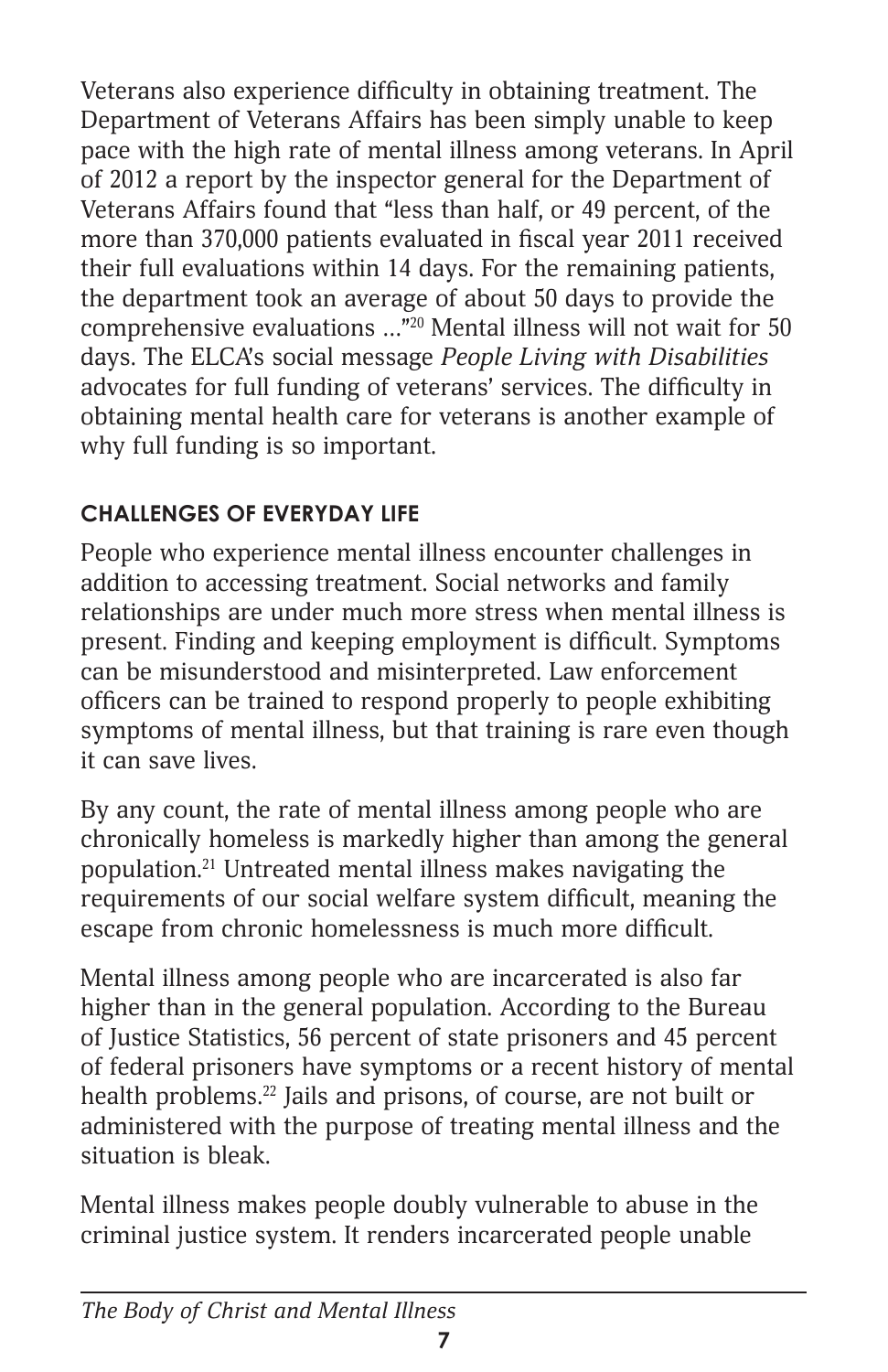to comply with prison routines, resulting in discipline from security staff, and also makes them vulnerable to abuses by other incarcerated people. Security staff is not trained sufficiently to distinguish when misbehavior is a symptom of mental illness. Trained mental health staffing is stretched to the breaking point and turnover is high, screening and tracking is inadequate, and incarcerated people who receive care mostly have access to drug therapy alone rather than the full complement of services needed to combat mental illness.<sup>23</sup>

Prison systems may choose not to use newer, more effective medications because of their higher cost. They may also require patients to wait hours in line or to take the medications at times suitable for the prison administration, but not effective for treatment. Drug side effects are not monitored, and compliance with medication regimens is not monitored either. Little about the prison system enhances the possibility of successful treatment of mental illness.<sup>24</sup>

#### **CHALLENGES TO THE HEALTH CARE SYSTEM**

Mental illness challenges the health care system in many ways: care for mental health is not given equal coverage (parity) with care for physical health. Benefits are often denied or are unavailable. The delivery system for mental health care, which needs to work in unison, is fragmented and lacks beds, resources and providers.

Existing challenges within the health care system have been exacerbated by the impact of economic downturn and funding changes. Between 2009 and 2011, for example, 15 states cut their budgets by 10 percent or more. A decade prior to that, the federal government had devolved most funding to states, so the effect is particularly dramatic. With state budgets under so much stress, the availability of 24-hour treatment beds is constantly dwindling.<sup>25</sup>

The economic crisis affects housing, case management, therapy, evidenced-based wraparound services, long-term services, psychiatry, and crisis services. In addition, the administrative support to ensure that safe, timely and appropriate services are provided has been cut. Some of the most recent effects of the cuts have been detailed in a report by the National Alliance on Mental Illness<sup>26</sup>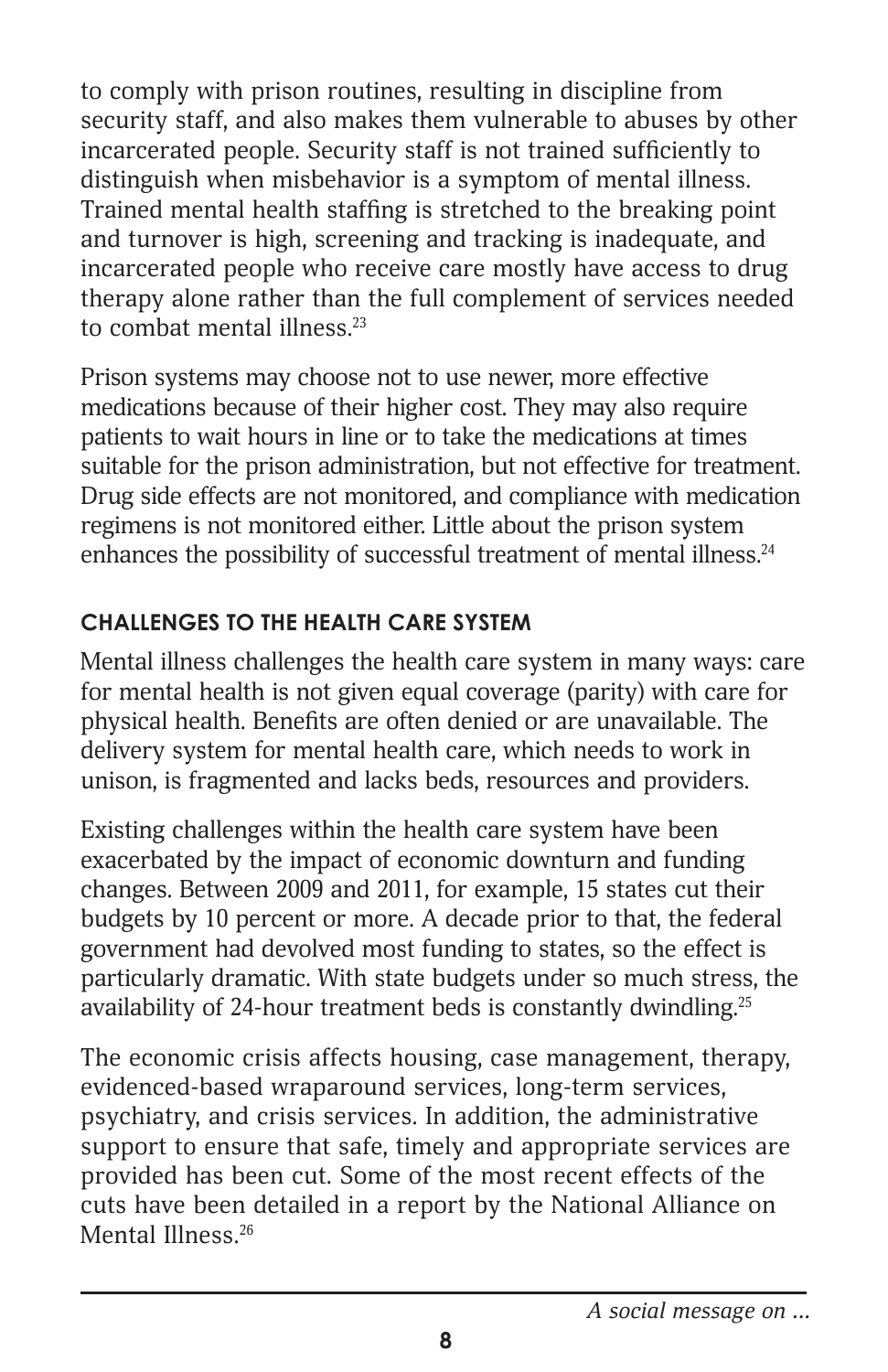# **WHAT PEOPLE WITH MENTAL ILLNESS NEED**

People living with mental illness most of all need access to highquality, well-integrated, professionally trained care. Even with sufficient resources, care for individuals who are experiencing mental illness is multifaceted. Each person's experience of mental illness is highly individualized. Often several treatment combinations must be attempted before finding the best treatment. Some people suffering from severe mental illnesses avoid treatment altogether. As an added difficulty mental illness often occurs together with other illnesses, making treatment even more intricate and complex, and requiring a greater degree of integration of physical and mental health care.

What people suffering from mental illness need from the health care system is time. They need time to reach a point of stabilization. They need time to try different medications to find what works properly. And they need care from trained professionals at all stages of this process. Currently, the mental health care system is designed to discharge patients as soon as possible, but if someone has not found the right treatment and been stabilized, progress is temporary, and the cycle of decline and seeking care begins again.

People living with mental illness need relationship, even though mental illness presents considerable challenges to relationships. Mental illness is episodic, and loved ones must adjust constantly to the sufferer's current condition. Loved ones often become caregivers, and find themselves, even if temporarily, with authority that alters their relationship.

Mental illness can affect social functioning, meaning it is difficult to develop and sustain a social network. Paradoxically, those who are living with mental illness have a great need for sustaining relationships. They particularly need friendships where mental illness is not at the center, and they can participate as someone who is a complete, gifted and unique human being, and not merely as a mental illness "patient."

People living with mental illness still need to function according to their abilities. The presence of mental illness does not mean that a person has lost his or her intellect, talents or usefulness. People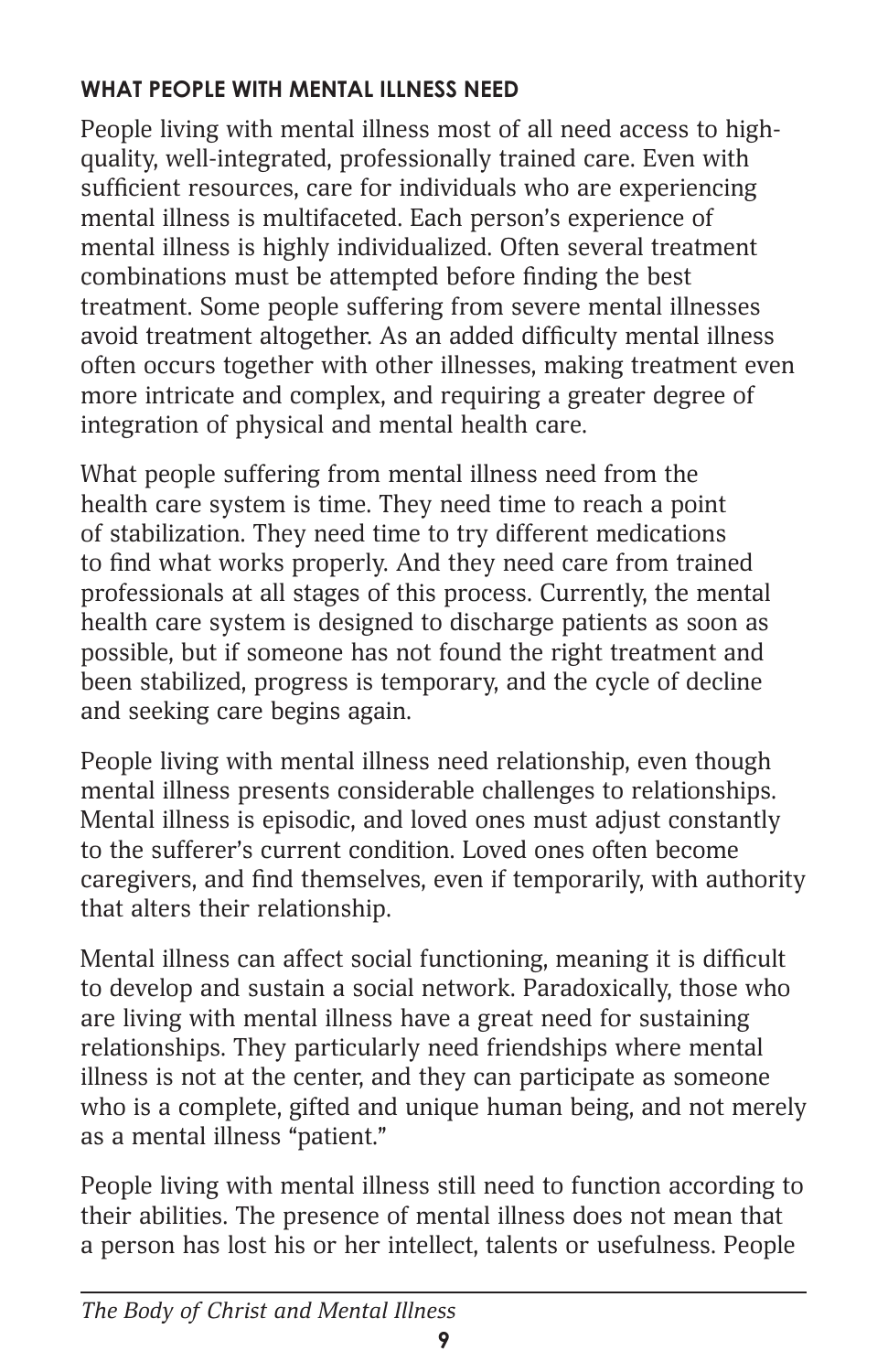being treated successfully for mental illness can and should continue schooling, engage in meaningful work, and use their gifts to serve the neighbor. $27$ 

# **WHAT DOES THIS CHURCH SAY?**

#### **THIS CHURCH'S CONFESSION**

In biblical times, symptoms of what we now call serious mental illness would mostly have been attributed to demonic possession. Illness was frequently associated with root moral causes. $28$  When Jesus heals the Gerasene man in Luke 8, he heals a man who has been living in tombs, alienated from his community, and bound by chains. After healing him, Jesus tells him to return to his original community to relate what has happened.

Today, the mental health treatment community speaks of recovering or healing with respect to mental illness, as most mental illnesses are not cured. The hope is that people can emerge from the debilitating level of symptoms they are experiencing and move to healing and recovery.

The church can be a powerful and welcoming place for people who are in recovery and experiencing healing, as they return to tell their stories of hope. The church can be a locus for proclaiming the good news of healing of body and relationships, not just *to* people living with mental illness, but *from* people living with mental illness.

For the ELCA, examining the challenges of mental illness begins with confession. The way in which churches historically have excluded individuals who experience mental illness, and their families and caregivers, is distressing. This church confesses that its own pastors who suffer from mental illness are often afraid to seek help for fear of reprisal. Unfortunately, exclusion, fear and blame are often linked to misguided religious beliefs.<sup>29</sup>

#### **THE QUESTION OF SIN**

One of the most important correctives this church teaches is that the presence of mental illness does not indicate particular sinfulness in the person who is affected. Humans are free to ask why mental illness occurred, and seeking the cause is useful in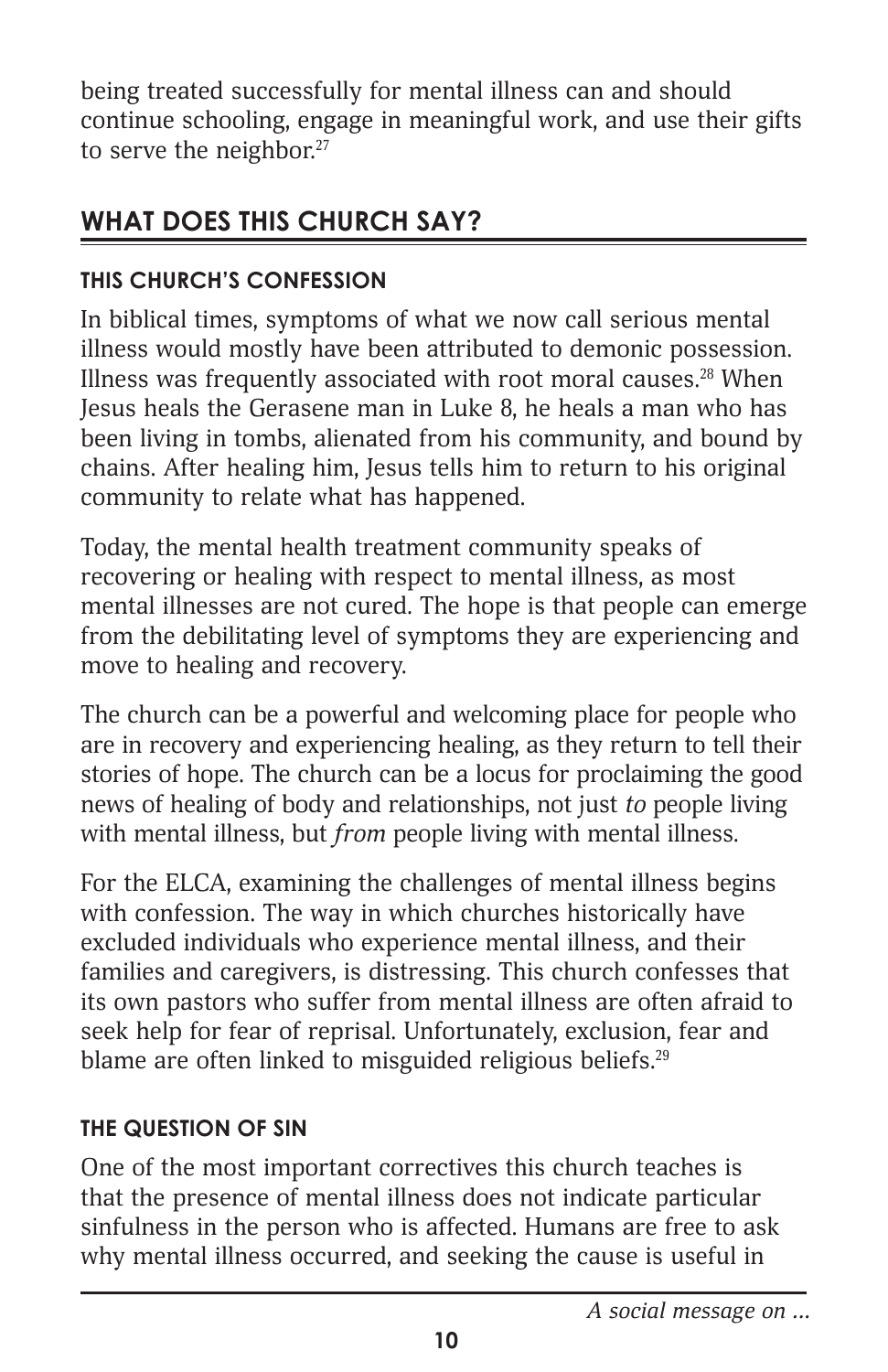terms of care and prevention. Yet the presence of mental illness is not a sign that one person is more sinful than another, or closed off to the possibility of grace, is weak, or lacks faith (Romans 3:23).

Mental illness is the result of a complex integration of factors, including inherited traits, biological factors, life experience, and brain chemistry.<sup>30</sup> Its social and environmental causes, such as abuse and trauma, often result from social ills such as poverty $31$ and warfare. Rather than imputing mental illness to the character of the person experiencing it, Christians might properly describe the presence of mental illness in creation as a sign of "life's tragic brokenness."32 *All* humans are finite and *all* live under the brokenness of sin. Mental illness is simply a sign of that reality.<sup>33</sup>

While recognizing that human knowledge and power is always limited, ELCA social teaching encourages treatment for mental illness from trained practitioners. Lutherans understand creation to be open to human interaction. Exploration by medical sciences and pharmacology of healing for people suffering from mental illness is encouraged. Those suffering from mental illness and their caregivers should seek the help of medical sciences as a gift from God to heal and relieve suffering. Seeking help should be encouraged, and not seen as a sign of weakness.

ELCA social teaching on health constructs an understanding that: "Health is good for its own sake; it is also good for living abundantly in relationship with God and in loving service to our neighbor in the vocations to which God has called us."34 Illness "disrupts lives, limits activities, disturbs relationships, and brings suffering."35

The ELCA statement *Caring for Health* names the isolation that results from illness and it is that isolation that is most fearsome about mental illness. When people living with mental illness are at their most vulnerable, their relationships with loved ones are often severely compromised, their faith is shuttered, and they are unable to feel hope or companionship. The anguish of the psalms in feeling that God is removed is all too familiar. Their loved ones also may suffer from isolation and alienation, missing the company of their loved one, embarrassed to speak of the mental illness in their family. Such alienation is in contradiction to the fundamental exercise of the human dignity imbued in us by God.<sup>36</sup>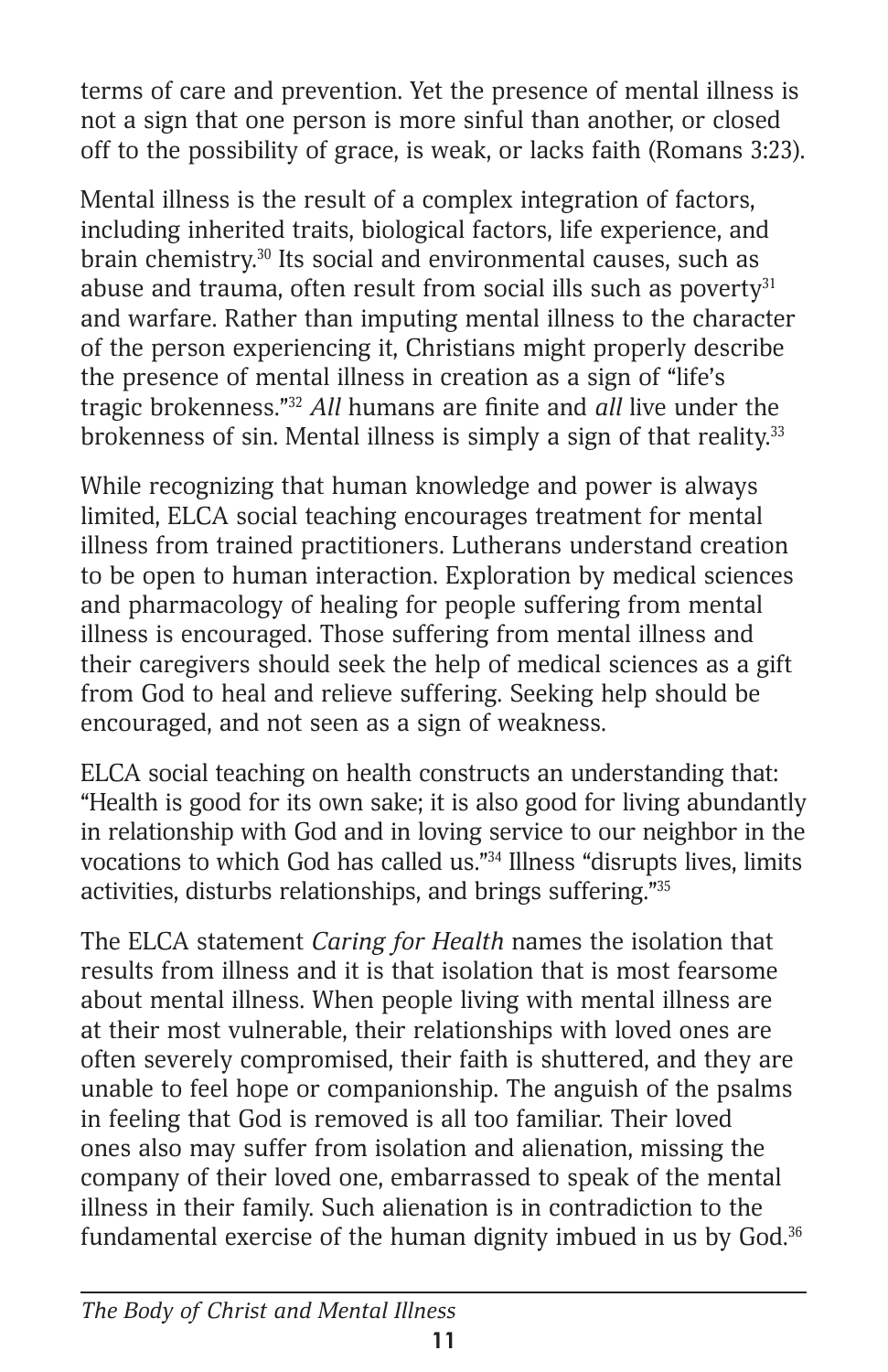Christians believe that humans exist not as the sum of physical parts or intellectual processes. Human status is located in being beloved creatures of God free to love and be loved.<sup>37</sup> Some of the most upsetting aspects of mental illness can be the loss of intellectual capacity, or dramatic change in social affect. To continue in the relationships that imply dignity when those relationships need to change constantly is a profound challenge for all involved. Nevertheless, people living with the most profound mental illnesses were created as an act of love, and are worthy of loving and being loved.

And yet, those who care for someone suffering from mental illness must confront the question of the limits of their capacities and of their responsibilities. How much must they sacrifice to care for their mentally ill family members? Is there a point, if a family member refuses to seek treatment or take medication, or represents a danger to other family members, at which a caregiver should refuse to give some forms of care or support? What are the caregiver's obligations to the person living with mental illness? What are that person's obligations to the caregiver?

When a person represents a danger to his or her family, no reasonable person would say the caregiver is obligated to put him or herself at risk. Caregivers also deserve to love and be loved. Family members of people living with mental illness face the extraordinary challenge of loving someone who can act truly unlovable.

It is human and humane to implement reasonable limits on the expectations of caregivers. When someone refuses to participate in her or his own healing, for example, obligations of caregivers are more limited. Caregivers exist in the space between caring for and loving someone living with mental illness and being cared for and loved sufficiently for themselves.

# **THE CALL TO COMPANIONSHIP**

No one can weather mental illness alone, whether that be the person diagnosed, the family member, or the practitioner. This church is called to challenge outdated views of mental illness and foster loving practices within our communities. In a society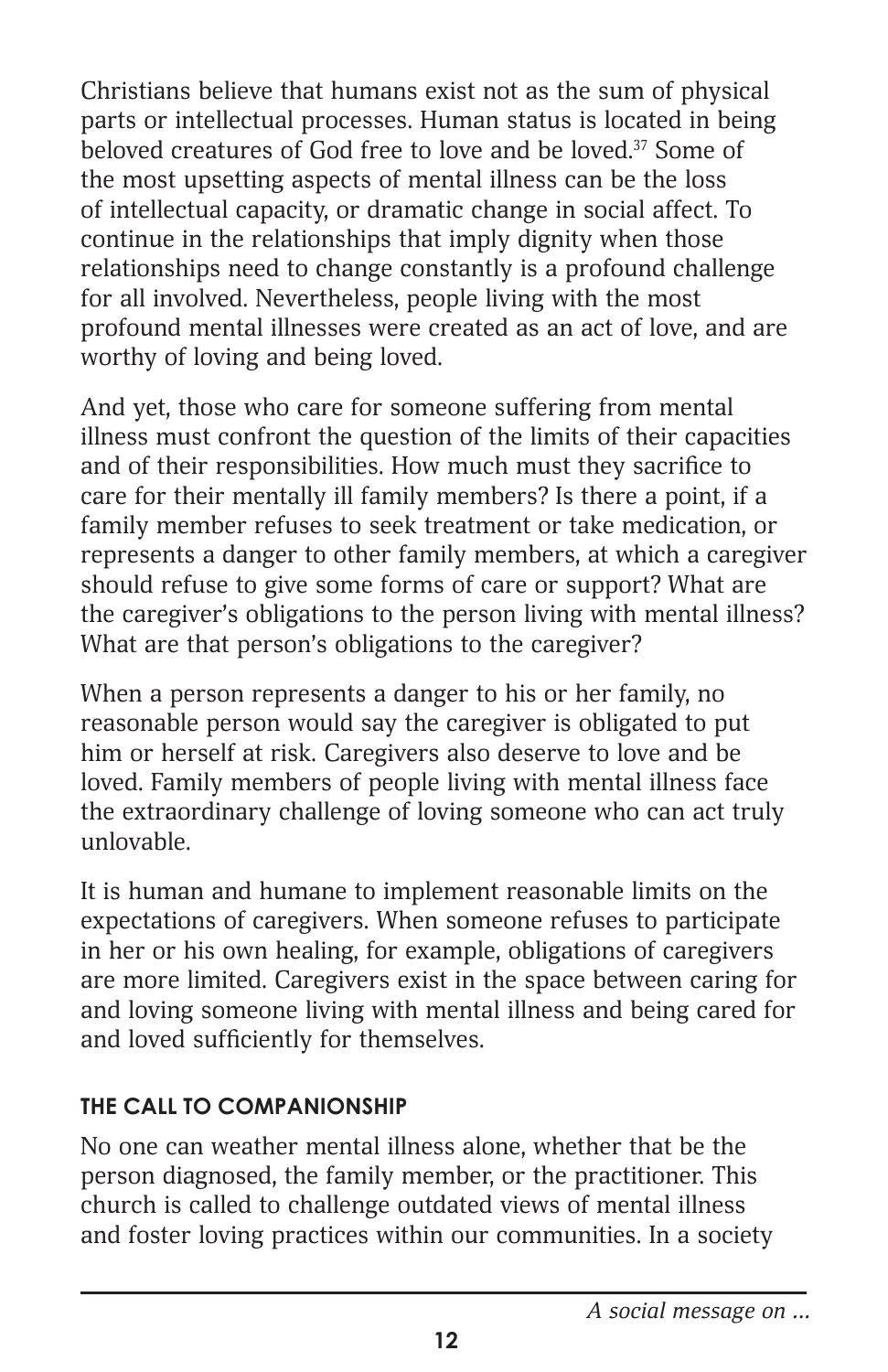that stresses self-sufficient individualism and is ashamed of vulnerability, congregations and other ministry sites can be communities where illness and living with limitations are simply part of our communal reality. Jesus' ministry and that of the earliest Christian communities exemplify this communal response.

In the gospel healing accounts, suffering *is not* treated as inevitable or definitive by Jesus. Being integrated into a community, however, *is* treated as definitive by Jesus. After healing the man possessed by demons, Jesus sends him back to his community to testify to the power of God's healing to reintegrate and restore human dignity. The parable of the lost sheep, interpreted as God's special care for the vulnerable illustrates that a Christian community missing even one of its members cannot be considered complete until that member is cared for.

To live with mental illness is to live with uncertainty. The individual asks: Will this treatment work? When will the next episode occur? Will I ever recover? Family members ask: Will our family survive? Who will care for my child when I am gone? Congregation members ask: Can our congregation handle this? The chronic and episodic nature of mental illness can be profoundly challenging to the life of faith. Christians challenge uncertainty not with certainty but with companionship through the valley of the shadow of death.

Heeding Galatians 6:2, ELCA social teaching advocates that Christians bear the burdens of one another. $38$  To people who are experiencing mental illness, physical, prayerful companionship can be a sign of God's presence in a time when God's presence cannot be felt any other way. For caregivers and families, offers of help and presence are a tangible sign that they are still a part of the body of Christ.

The consequences and the suffering of mental illness may well remain throughout life and yet by entering into them through companionship and care, members of our congregations can change the form and meaning of that experience. Sharing one another's burdens as part of baptismal vocation in the name of the Christ who died on the cross can signify God's presence to transform suffering even while it remains.<sup>39</sup> Through a Christian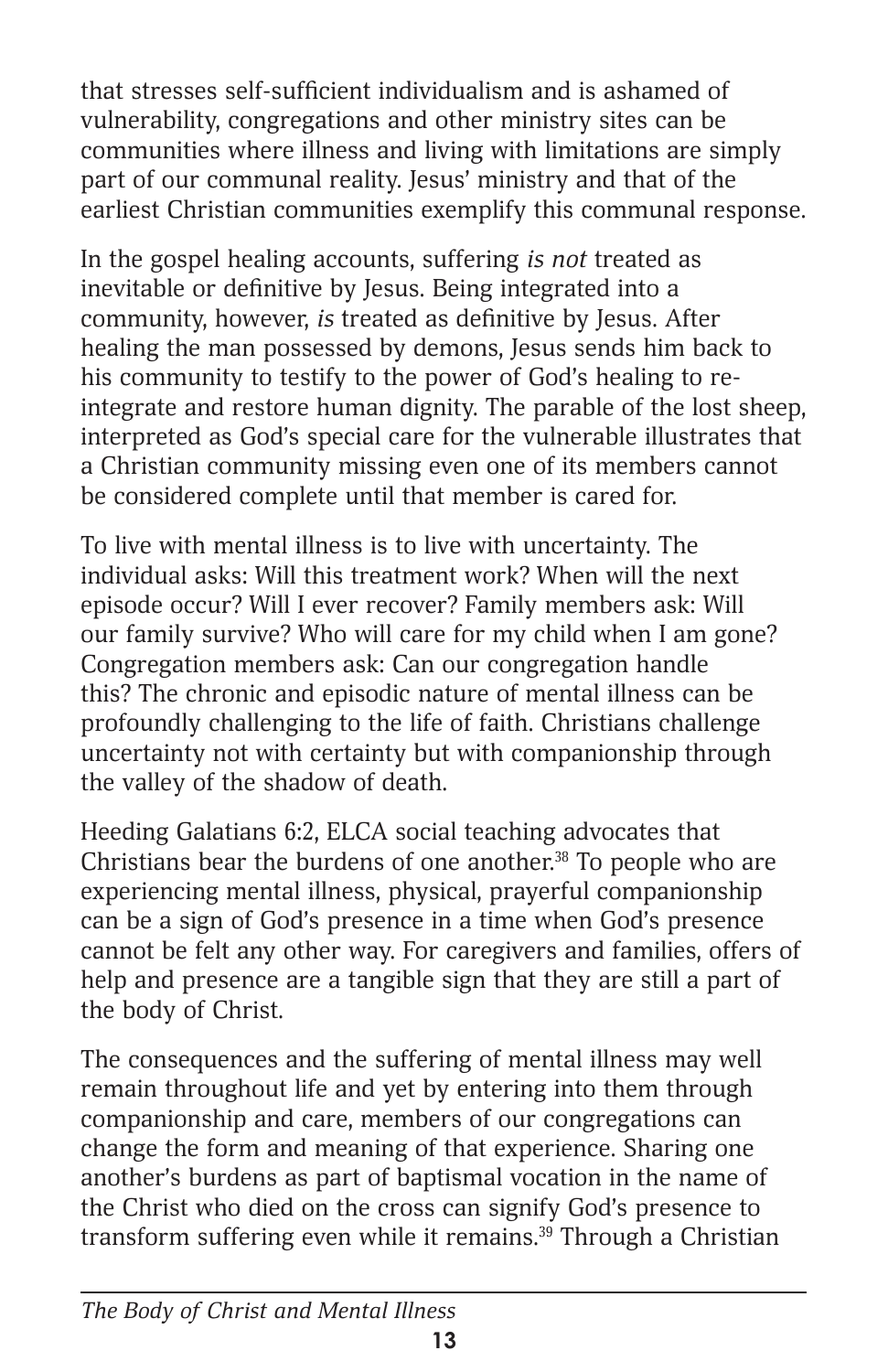community acting as the body of Christ, the isolation and alienation of mental illness can be eased.

Looking to God's future, Christians offer a vision of healing that takes the fullness of our relationships into account in the face of present realities: "Healing is restoration of wholeness and unity of body, mind and spirit. Healing addresses the suffering caused by the disruption of relationships with God, with our neighbors, and with ourselves."<sup>40</sup>

ELCA social teaching deepens an understanding of the meaning of healing: "It involves curing when possible, but embraces more than cure. When we limit illness to disease and health care to cure, we miss the deeper dimensions of healing through restoration to God."41

Healing at its heart is about a restoration of relationships, and the promise of the gospel of Jesus Christ is a promise of restoration to God. In situations where a diagnosis of severe mental illness is present, such teaching about the true meaning of healing offers a realistic hope, not that life will ever be the same again, or that someone will be rid of mental illness, but that relationships can be mended and restored.

ELCA social teaching offers a vision of health care as a shared endeavor, an endeavor in which individuals take appropriate personal responsibility for themselves, Christian ministry is about companionship, Christian vocation attends to the healing of others, and society adequately assists those who are vulnerable. Christians who are not practitioners or caregivers have a role to play in the healing process through companionship with caregivers and practitioners, advocacy, and participation in public deliberation.

# **WHAT DOES THIS CHURCH DO?**

#### **BEING THE BODY OF CHRIST**

The most important thing the church can do is to live out its call as the body of Christ. Christians who have suffered from mental illness have related the power of knowing they are being prayed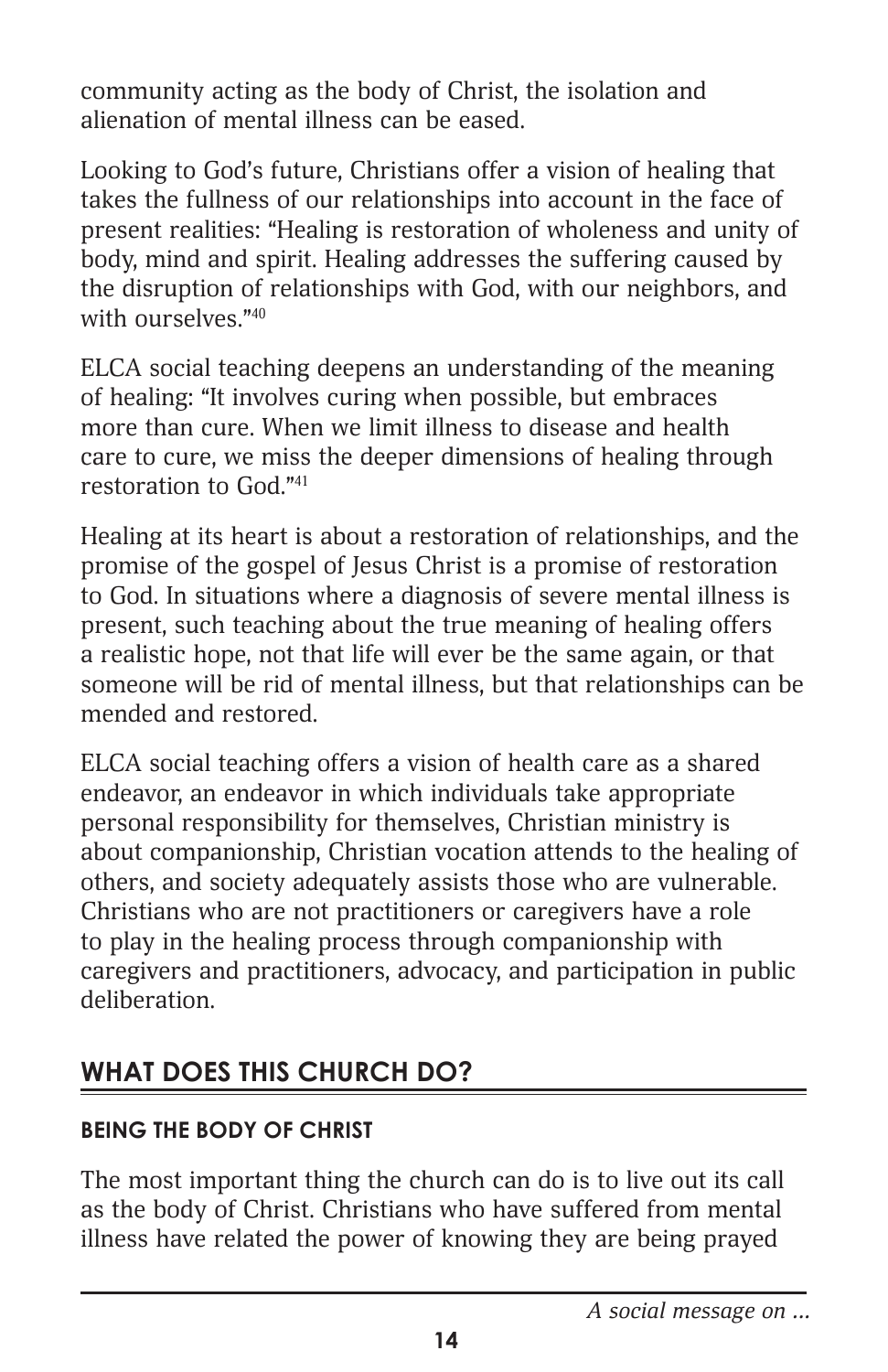for. Praying on behalf of the person who cannot pray, praying for healing, praying for the health of the family, praying for the presence of God, are all ways of participating in the healing and restoring of relationships that God promises.

As Christ was not afraid to be vulnerable, or to show his wounds, the church when living faithfully as the body of Christ is not afraid to be vulnerable and wounded. When people with mental illness are present as full members, as their true selves, the church as the body of Christ is both wounded and authentic. Their willingness to be present as vulnerable is a gift and is itself a form of service,<sup>42</sup> and a reminder to the church that true freedom is found in service.

Friendship and communal support to the families of those who are living with mental illness can lighten the enormous burden of care giving. Congregations also can create a community by sponsoring support groups for people living with mental illness and for caregivers. Guidelines and instructions for facilitation are widely available.<sup>43</sup>

The church can be a supportive community for providers of mental health care. Providers are expected to bear the burdens of people suffering from mental illness on behalf of all. In return, the church community can recognize and honor the importance of what they do, reinforce that their profession is a valued personal calling, and find ways to support some of the burden of their profession.

# **THIS CHURCH'S HEALTHCARE**

The church has its own network of access to healthcare through parish nurses, church-related health systems and social ministry organizations, and the ELCA's own employee health network. Congregations frequently offer health fairs and screenings for their members and the surrounding community. Given the high incidence rate of mental illness, mental health is an essential part of community health screenings.

The ELCA has a laudable history of developing health care institutions and social ministry organizations and providing innovative clinical and pastoral care to those living with mental illness. This church gives thanks for all those who serve in these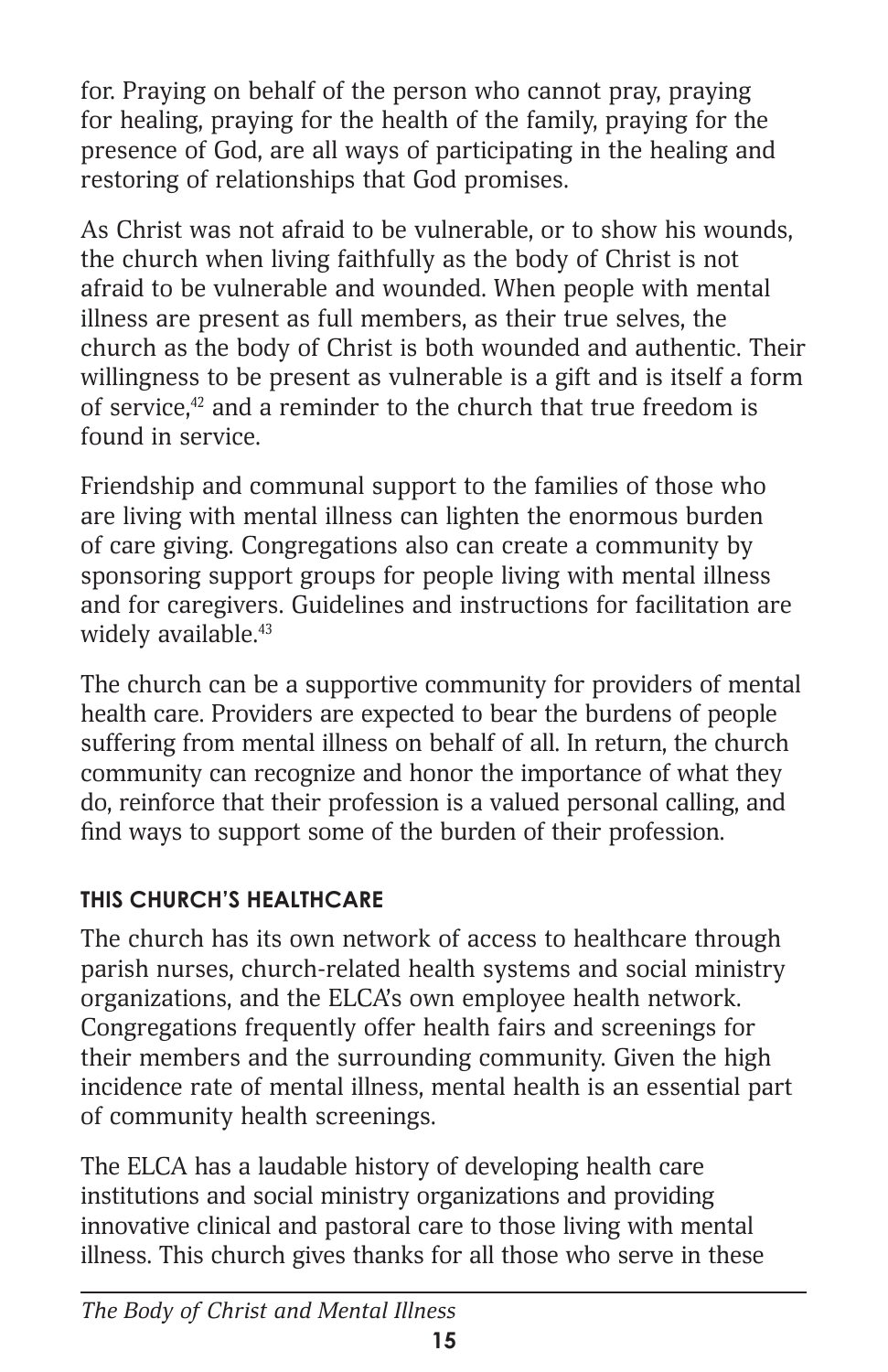institutions. Our church, however, is composed not just of institutions or organizations, but also is composed of any individual or group of caring, active individuals who have the ability to act. It is within the power of individuals to seek creative responses and solutions to health care challenges in their local situation.

#### **CLERGY PREPARATION**

A member of the clergy may be the first professional a person turns to for help in times of mental distress. A 1999 National Institute of Mental Health study found that clergy were more likely than psychologists or psychiatrists *combined* to have a person with a psychiatric diagnosis seek them out for help.<sup>44</sup>

Training pastors to be open to talking about mental health as part of pastoral care and equipped with names and numbers of local health care practitioners is one way to prepare. Being able to recognize the symptoms of common mental illnesses is also part of good preparation for pastors, who should always refer to a qualified practitioner when they suspect mental illness.45 Pastors likely to encounter veterans may want to engage in special training. Veterans' organizations and social ministry organizations offer special training to help pastors talk with veterans about mental health.

# **PUBLIC VOICE**

The ELCA teaches that the vulnerable state of people experiencing mental illness means they deserve particular care from our social systems. Yet, at this time, state and federal budgets for mental health care are being continually decimated.<sup>46</sup> Systemic flaws present in the government and civil institutions permeate current laws, and cripple attempts to function with justice and mercy.

As states cut their budgets in a time of economic crisis, as soldiers return from war in precarious states of mental health just as budgets are being slashed, as the public struggles with how to provide health care for the citizens of the United States, Christians as citizens must step up to be sure this society does not forget the struggles of people made vulnerable by mental illness.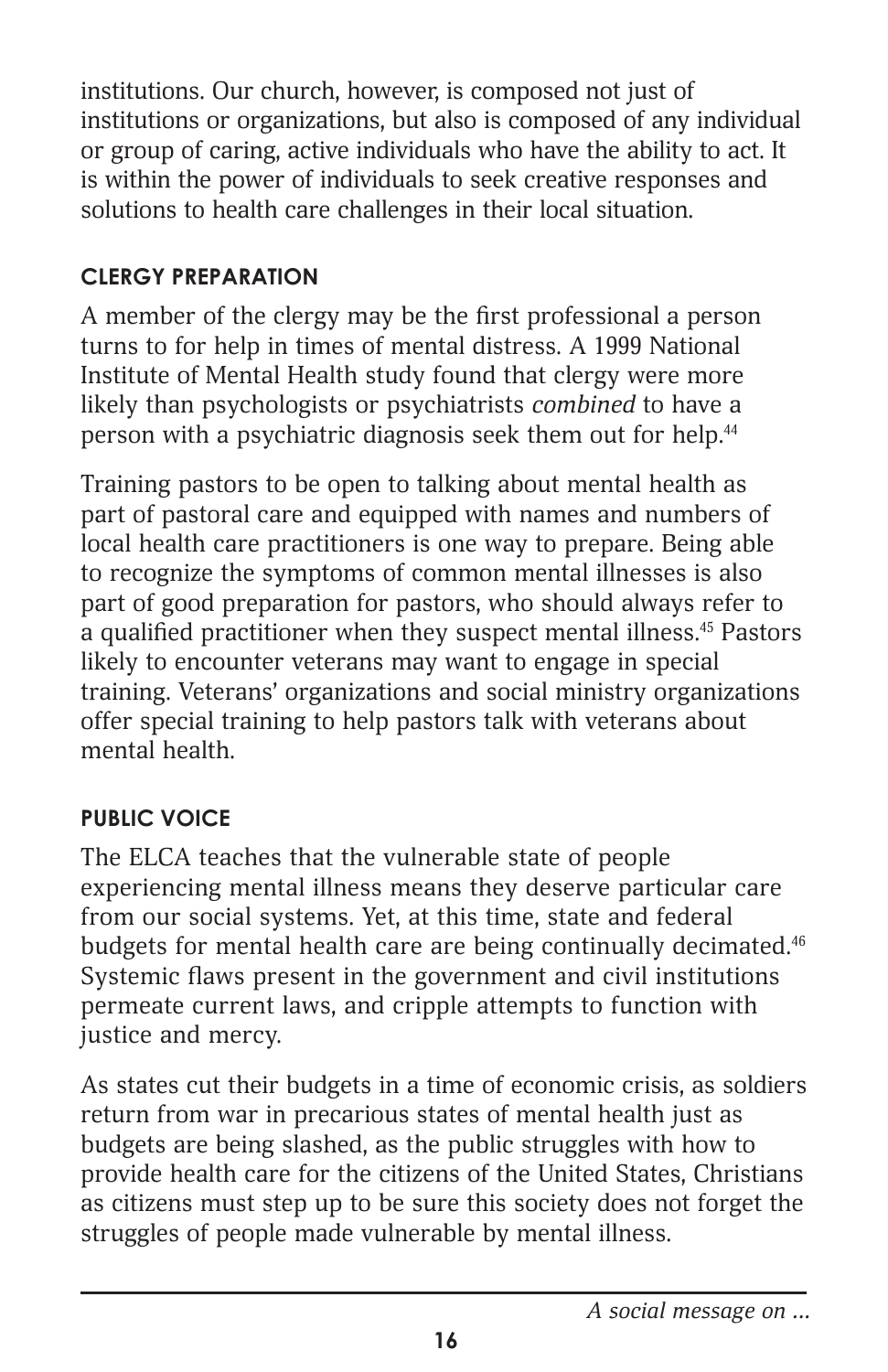In addition, the ELCA has an institutional voice to raise in support of appropriate and comprehensive care for mental health. All of society benefits when people with mental illness are treated and returned to their highest level of functioning.

The church is called to stand especially with those made twice vulnerable by mental illness combined with race, gender or poverty: "Confession of faith ought to flow into acts of justice for the sake of the most vulnerable."47 While the ELCA's health care social statement calls for equitable access to basic health care for all people, learning about the issue makes clear that equitable access for basic mental health care for all people is far from a reality. The ELCA's health care social statement calls upon all people of good will to work together for equitable access. Access in the case of mental health care means well-trained professionals delivering high-quality care.

# **CONCLUSION: COUNTERING DIS-GRACE AND ISOLATION**

Science uncovers more every day about the causes of mental illness, yet sufferers and their families still experience the disgrace of encountering mental illness myths and misconceptions. Though research shows genetic and biological causes are at the root of mental illnesses, many still believe sufferers just need to "think positive" or work harder to "snap out of it" when what they really need is treatment, therapy and support.

People with severe mental illness, such as schizophrenia, are often assumed to be dangerous and violent. In fact, "mental disorders are neither necessary, nor sufficient causes of violence. The major correlations of violence continue to be socio-demographic and socio-economic factors such as being young, male, and of lower socio-economic status."48

Most often, people with mental illness who are symptomatic are confused and frightened, and targets of violence rather than perpetrators.49 Even though mental illness begins with a biological or physiological cause, parents find they are still regarded with suspicion when their children are diagnosed.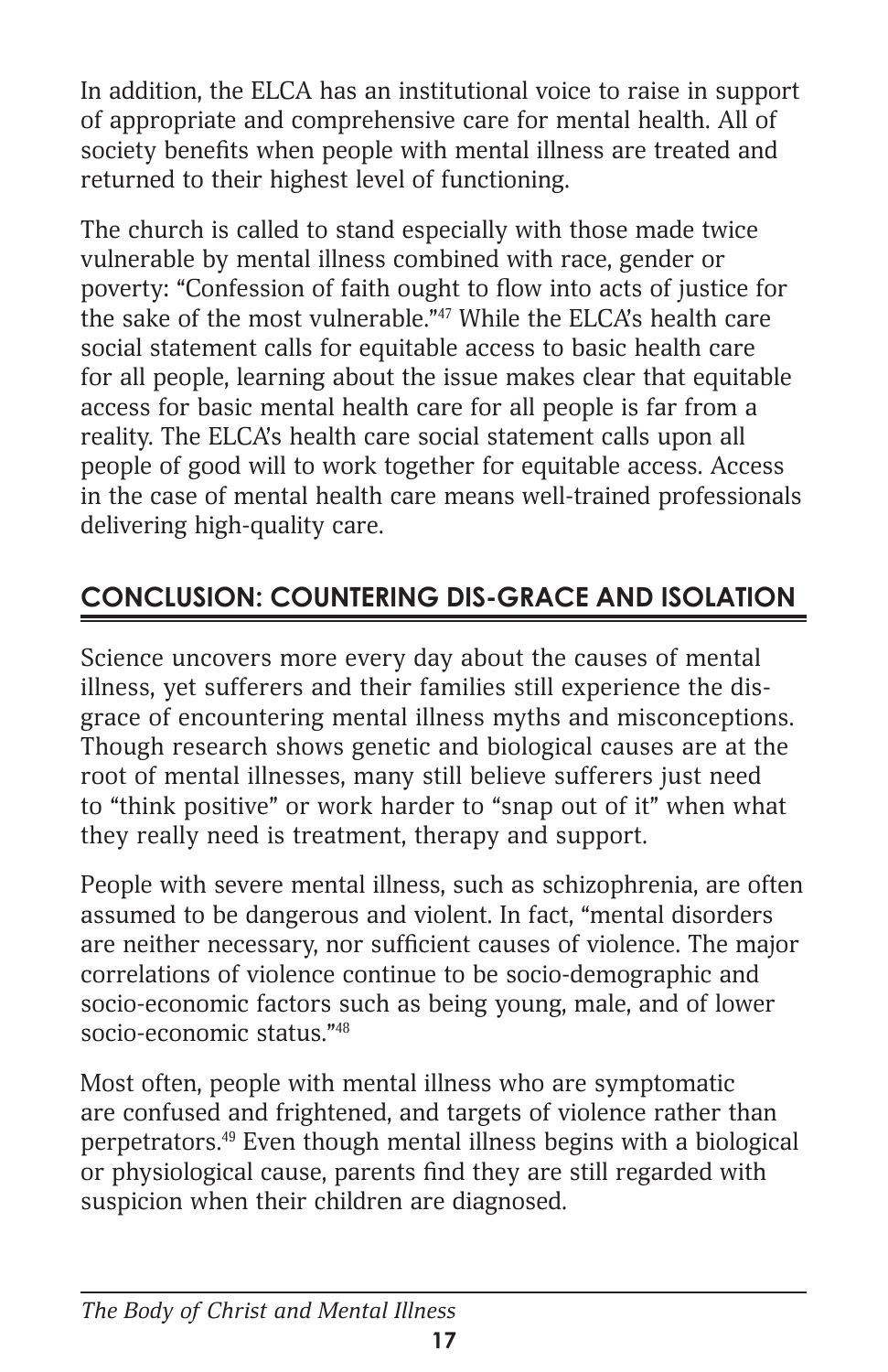Into this troubled and painful situation, the church is called to bring its gifts. Among those gifts would be a sense of hope that experiencing severe symptoms of mental illness need not be a permanent state. The world was created good, but not perfect, and humans are part of God's ongoing creation. "The ELCA believes that this gracious God also endows human beings with insight and reasoning, and calls human beings to help order and shape, nurture and promote the creation so that it may continue to flourish."50

Treatment of the symptoms of mental illness can be difficult, and may have many ups and downs, but it is, for the most part, possible. Though some might understand affliction with mental illness as God's will, ELCA social teaching would understand the act of seeking treatment for mental illness as God's intention.

The ELCA by virtue of its teaching about healing in its health care statement, offers an understanding of mental illness that is both hopeful and realistic. Treating mental illness requires care and attention, a sense of hopefulness, and a realistic sense of what is possible. Mental illness cannot always be "cured," but it can be treated, and people who suffer its effects can experience recovery or healing, or alleviation of symptoms.

The company of others also eases the alienation and dis-grace that people living with mental illness experience. By answering its call to enter into the companionship of suffering, the church eases the isolation and alienation experienced by those who suffer from the effects of mental illness. Answering this call is at the heart of the church's response to mental illness.

#### **A WORD TO:**

**People Suffering from Mental Illness:** For a person experiencing mental illness to feel that God has withdrawn, or to be unable to pray or sense God's presence is a common experience. This feeling of abandonment can never be forgotten and only be lessened by the healing of mental health and faith relationships.

When someone suffering from mental illness seeks treatment, our church hopes to ensure that he or she has accompaniment in that endeavor. We also seek to be a place which commits to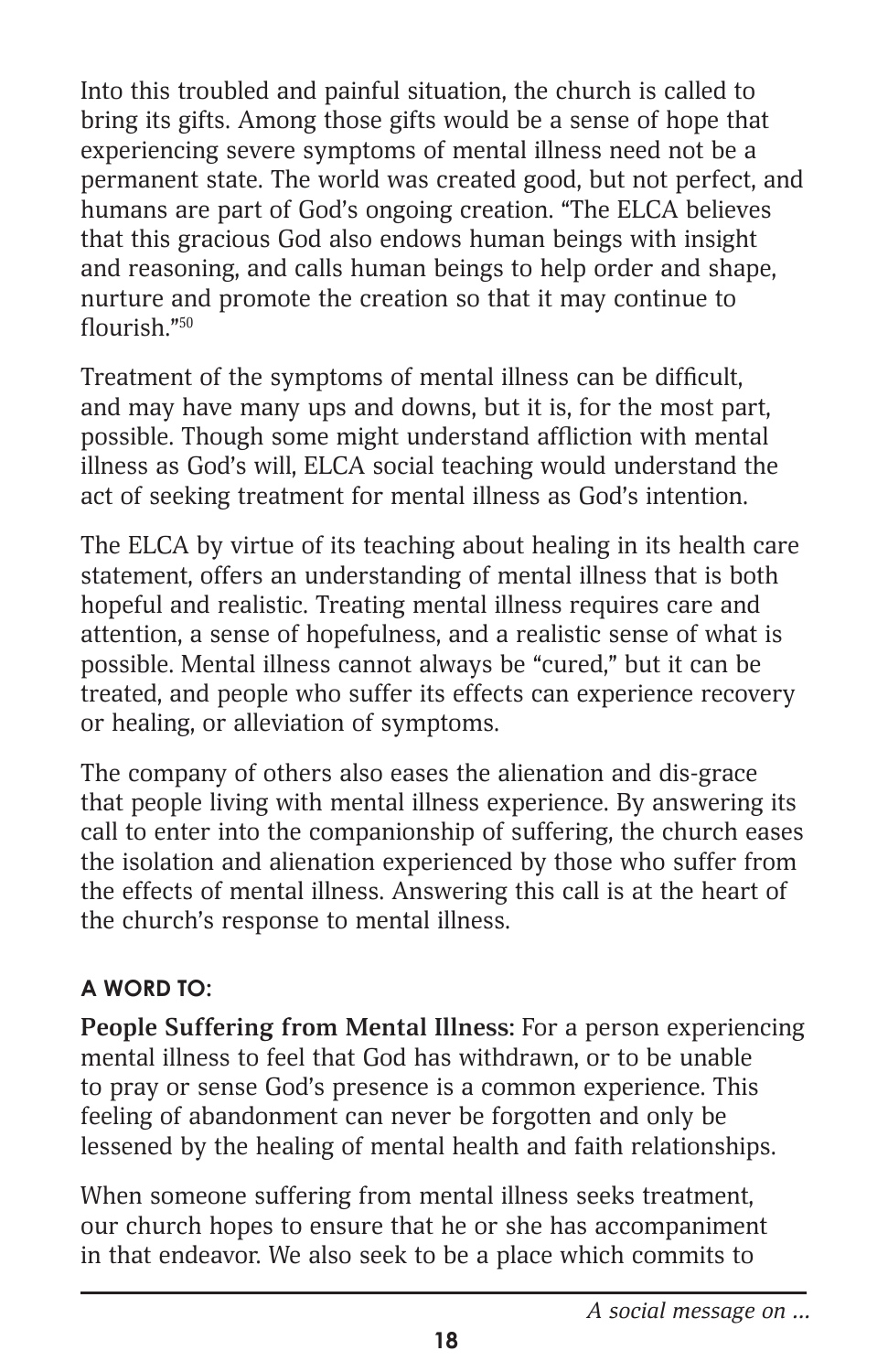dispelling myths of mental illness, easing alienation, and restoring the human dignity of all people. *The ELCA commits as a church to accompanying you in your valley of the shadow, to advocating for your just and dignified treatment, and to praying for your healing and restoration.*

**Pastors:** A pastor is often the first professional to whom someone suffering from mental illness turns. Pastors should consider themselves resources, but not mental health practitioners, and should always refer someone who is suffering from mental illness to a qualified professional for treatment. Pastors can prepare by knowing the symptoms of the most common mental illnesses and knowing where they can refer people for treatment. *As part of this church, we give thanks for your leadership as congregations grapple with honest and helpful conversations and fostering new practices of companionship. We also encourage you to treat your own mental health as essentially important in your life of baptismal vocation.* 

**Congregations:** Statistically speaking, there are people in all ELCA congregations experiencing some form of mental illness. When congregations encourage informed, factual discussion of mental illness, include screening for mental illness at health fairs, support individuals and families of those suffering from mental illness, and encourage their pastors to take the time to tend to their mental health, they begin to create powerful examples within the whole body of Christ. *As part of this body of the ELCA we commit to supporting you by common prayer and with grateful encouragement as you strengthen your ministries and mission to and with those who live with mental illness.*

**Families and Caregivers:** We recognize that the suffering of caregivers and families is profound. Once mental illness has emerged, life will never be the same. *The ELCA as a church commits to accompanying you as families and caregivers with honest, hopeful yet realistic, and prayerful companionship.*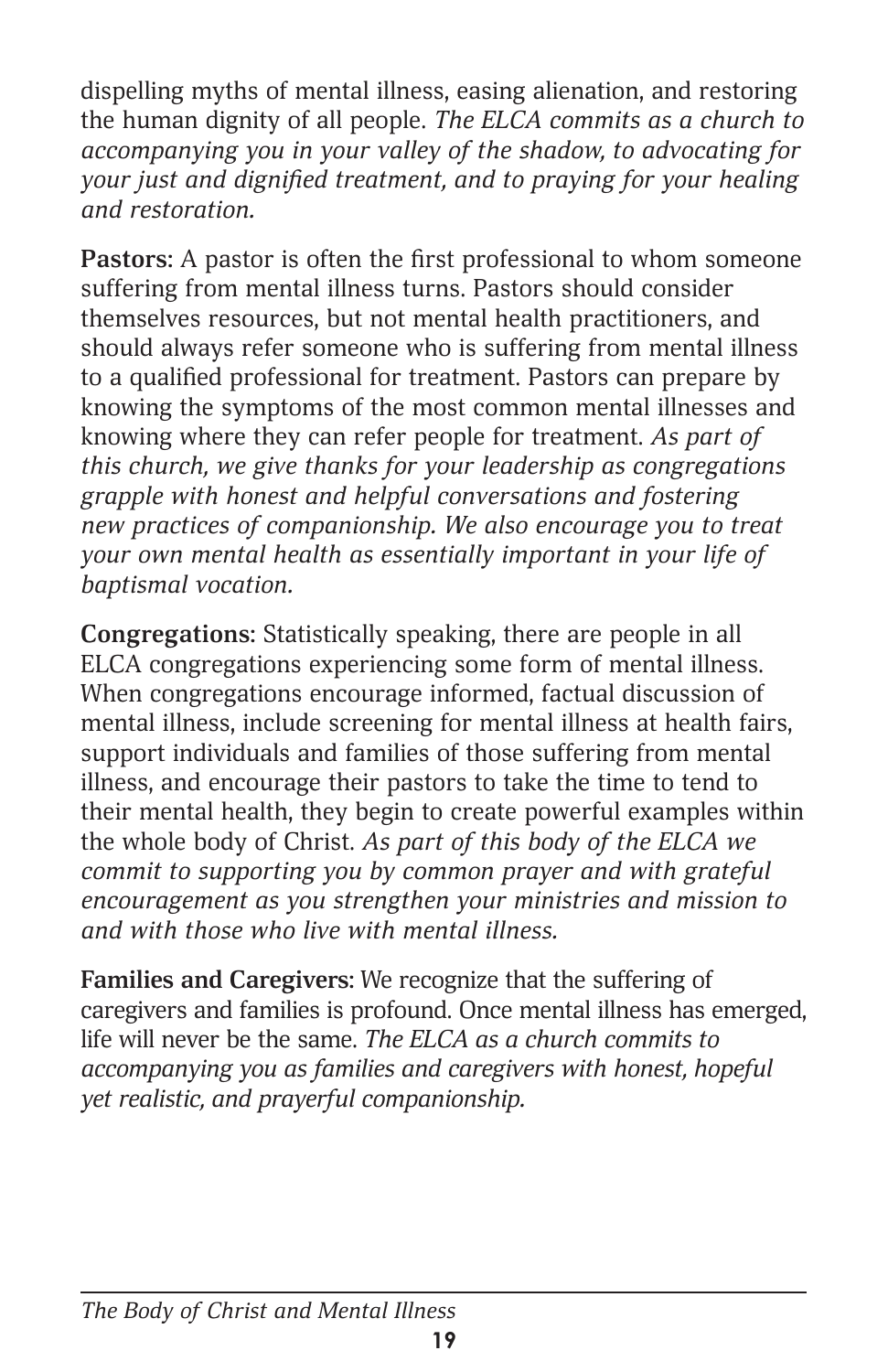# **ENDNOTES**

1 National Center for Health Statistics. *Health, United States, 2010: With Special Feature on Death and Dying* (Hyattsville, Md., 2011), 19. www.cdc.gov/nchs/data/ hus/hus10.pdf#114

2 Cindy Novak, "How Healthy Are Our Pastors," *The Lutheran* (September 2002). www.thelutheran.org/article/article.cfm?article\_id=4464&key=19927294

3 The Science of Mental Illness: NIH Curriculum Supplement Series — Grades 6-8. (Colorado Springs: BSCS, 2005). http://science.education.nih.gov/supplements/ nih5/mental/guide/info-mental-a.htm

4 The Science of Mental Illness: NIH Curriculum Supplement Series — Grades 6-8. (Colorado Springs: BSCS, 2005). http://science.education.nih.gov/supplements/ nih5/mental/guide/info-mental-b.htm

5 Evangelical Lutheran Church in America, *People Living with Disabilities* (Chicago: ELCA, 2010), Footnote 2.

6 www.ELCA.org/What-We-Believe/Social-Issues/Messages/Suicide-Prevention.aspx

7 More information may be found on the website of the National Alliance on Mental Illness at: www.nami.org/Template.cfm?Section=By\_Illness&Template=/ TaggedPage/TaggedPageDisplay.cfm&TPLID=54&ContentID=23049

8 The ELCA social message on *People Living with Disabilities* advocates for the adequate funding of the Veterans Affairs, formerly the Veterans Administration.

9 Rand Corporation, "One in Five Iraq and Afghanistan Veterans Suffer from PTSD or Major Depression" (Press release, 2008). www.rand.org/news/ press/2008/04/17.html

10 "In 1996, the United States spent more than \$69 billion for the direct treatment of mental illnesses. Indirect costs of mental illness due to lost productivity in the workplace, schools, or homes represented a \$79 billion loss for the U.S. economy in 1990." The Science of Mental Illness: NIH Curriculum Supplement Series — Grades 6-8. (Colorado Springs: BSCS, 2005). http://science.education.nih.gov/supplements/ nih5/mental/guide/info-mental-c.htm. Loss figure is from http://profiles.nlm.nih. gov/ps/access/NNBBHS.pdf, 411. Incorrectly quoted in footnotes as 2000 Surgeon General Report on Mental Health, it is the 1999 Surgeon General Report.

11 "While a person's dignity is a gift of God, it is within individual relationships, families, communities and the larger society that human beings exercise that freedom. It is through participation in face-to-face relationships involving bodily actions, postures and mutual recognition that human freedom and dignity become apparent." ELCA, *People Living with Disabilities*.

12 U.S. Department of Health and Human Services, Health Resources and Services Administration, "Women's Health USA 2011" (October 2011), 66. http:// mchb.hrsa.gov/whusa11/hsu/downloads/pdf/w11hsu.pdf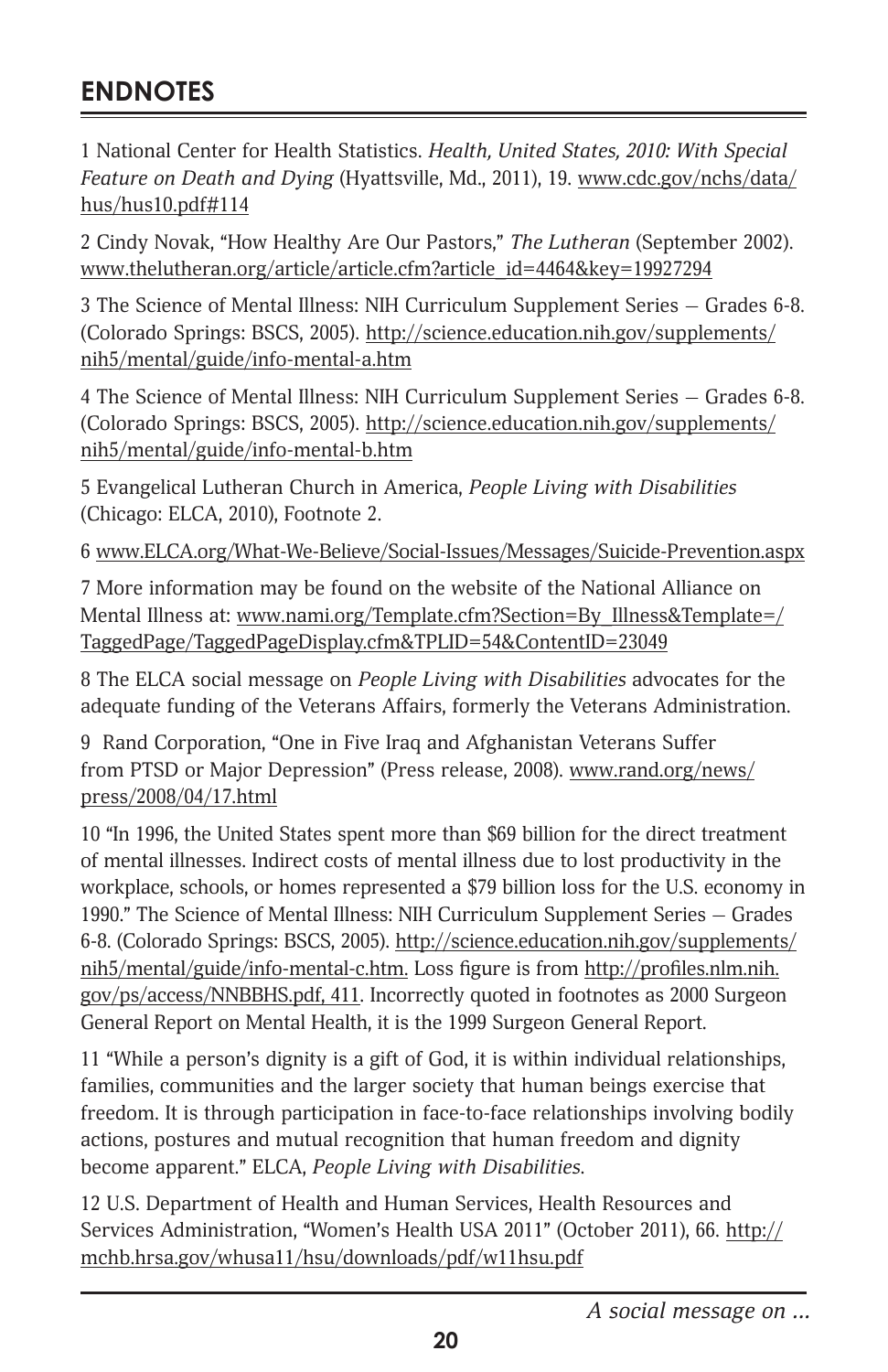13 In 1986, there were 111.7 24-hour hospital/residential treatment settings and number of beds per 100,000 in the population. By 2004, that number was 71.2. Substance Abuse and Mental Health Services Administration, *Mental Health, United States*, 2010, table 46: 160. www.samhsa.gov/data/2k12/MHUS2010/MHUS-2010.pdf

14 "A 1-point increase in rurality on the 9-point Rural-Urban Continuum Code corresponded to an increase in unmet need of 3.3 percentage points." Kathleen C. Thomas, Alan R. Ellis, Thomas R. Konrad, Charles E. Holzer, Joseph P. Morrissey, "County-Level Estimates of Mental Health Professional Shortage in the United States" *Psychiatric Services*, Vol. 60, No. 10 (October 2009): 1325.

15 Surveying racial groups as categorized by the U.S. government reveals significant differences in the rate of treatment of mental illness. Of the 1 in 14 adults with a major depressive episode, whites received treatment at a rate of 71.9 percent, but other races were less likely to receive treatment: African Americans, Hispanics and Asians (54.5, 64.0 percent, respectively). \*\*\* no Asian number in 2010 - suppressed cell www.samhsa.gov/data/NSDUH/2k10MH\_ Findings/2k10MH\_DTables/Sect1peMHtabs.htm#Tab1.55B

16 U.S. Department of Health and Human Services, *Mental Health: Culture, Race, and Ethnicity — A Supplement to Mental Health: A Report of the Surgeon General* (Rockville, Md.: U.S. Department of Health and Human Services, Substance Abuse and Mental Health Services Administration, Center for Mental Health Services, 2001). www.apa.org/about/gr/issues/minority/access.aspx

17 See, for example this study done by the Kaiser Family Foundation in 2004. www.kff.org/minorityhealth/upload/American-Indians-and-Alaska-Natives-Health-Coverage-Access-to-Care.pdf

18 "A \$1,000 increase in per capita income corresponded to a decrease in unmet need of 3.3 percentage points." Kathleen C. Thomas et al, "County-Level Estimates of Mental Health Professional Shortage in the United States" *Psychiatric Services*, Vol. 60, No. 10 (October 2009): 1325.

19 Carey Golberg, "Mental Health and Poverty: Does One Cause the Other?" *Boston Globe*, March 8, 2005. www.boston.com/yourlife/health/mental/ articles/2005/03/08/mental\_illness\_and\_poverty\_does\_one\_cause\_the\_other/

20 James Dao, "Many Veterans Face Long Wait for Mental Health Evaluations, Report Finds" At War: Notes from the Front Lines *New York Times*, April 23, 2012. http://atwar.blogs.nytimes.com/2012/04/23/veterans-face-longer-wait-for-mentalhealth-evaluations-report-finds/

21 Substance Abuse and Mental Health Services Administration, "Current Statistics on the Prevalence and Characteristics of People Experiencing Homelessness in the United States" (Rockville, Md.: SAMHSA, 2011), 4. www. nrchmi.samhsa.gov/ResourceFiles/hrc\_factsheet.pdf

22 Doris J. James and Lauren E. Glaze, "Mental Health Problems of Prison and Jail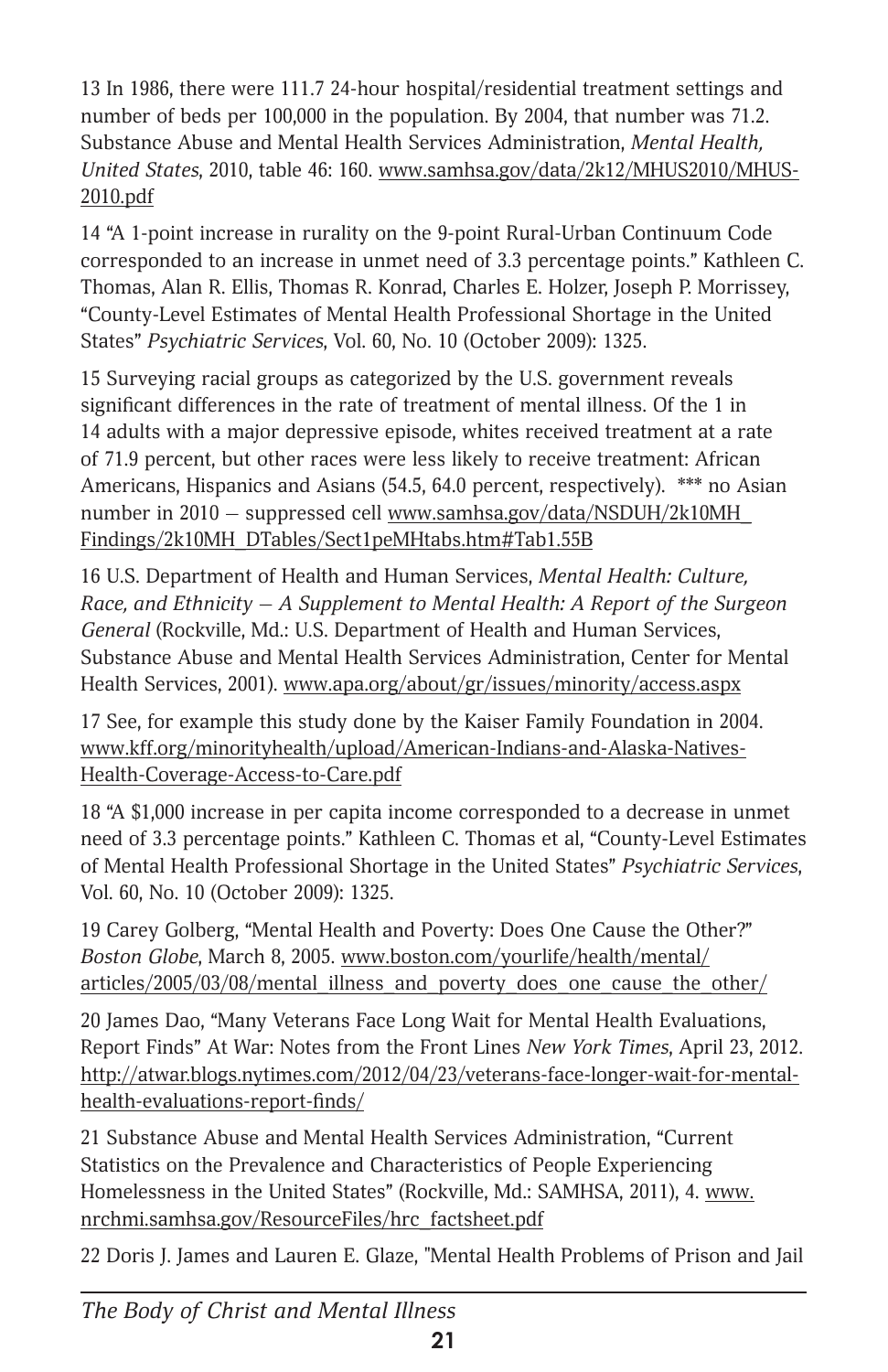Inmates" (U.S. Dept. of Justice: Bureau of Justice Statistics, 2006), 1. http://bjs.ojp. usdoj.gov/content/pub/pdf/mhppji.pdf

23 Human Rights Watch, "Ill-Equipped: U.S. Prisons and Offenders with Mental Illness" October 22, 2003: 16. www.hrw.org/node/12252/section/16

24 Ibid.

25 In 1986, there were 111.7 24-hour hospital/residential treatment settings and number of beds per 100,000 in the population. By 2004, that number was 71.2 beds. Substance Abuse and Mental Health Services Administration, *Mental Health, United States, 2010,* table 46: 160. www.samhsa.gov/data/2k12/MHUS2010/ MHUS-2010.pdf

26 National Alliance on Mental Illness, "State Mental Health Cuts: A National Crisis" (March 2011). www.nami.org/ContentManagement/ContentDisplay. cfm?ContentFileID=126233

27 "Health is good for its own sake; it is also good for living abundantly in relationship with God and in loving service to our neighbor in the vocations to which God has called us." Evangelical Lutheran Church in America, *Caring for Health: Our Shared Endeavor* (Chicago: ELCA, 2003).

28 When Jesus encounters a blind man in John's Gospel, he is asked: "Rabbi, who sinned, this man or his parents, that he was born blind?" (John 9:1).

29 Stanley Hauerwas explains the tendency to locate causes of illness this way: "Our being able to associate our illnesses, at both a social and a personal level, with a causal system gives us a sense of control that seems to make their destructive outcomes less terrible." Stanley Hauerwas, *God, Medicine, and Suffering* (Grand Rapids: Eerdmans, 1994), 72.

30 www.mayoclinic.com/health/mental-illness/ds01104/dsection=causes

31 Christopher G. Hudson, "Socioeconomic Status and Mental Illness: Tests of the Social Causation and Selection Hypotheses" *American Journal of Orthopsychiatry*  Vol. 75, No. 1 (2005): 3-18. www.apa.org/pubs/journals/releases/ort-7513.pdf

32 Evangelical Lutheran Church in America, *A Message on Suicide Prevention* (Chicago: ELCA, 1999).

33 See the ELCA social statement on genetics for a discussion of creation.

34 Evangelical Lutheran Church in America, *Caring For Health: Our Shared Endeavor* (Chicago: ELCA, 2003).

35 Ibid.

36 "It is through participation in face-to-face relationships involving bodily actions, postures and mutual recognition that human freedom and dignity become apparent." Evangelical Lutheran Church in America, *A Message on People Living with Disabilities* (Chicago: ELCA, 2011).

37 "… all people are God's creatures and, therefore, persons of dignity,"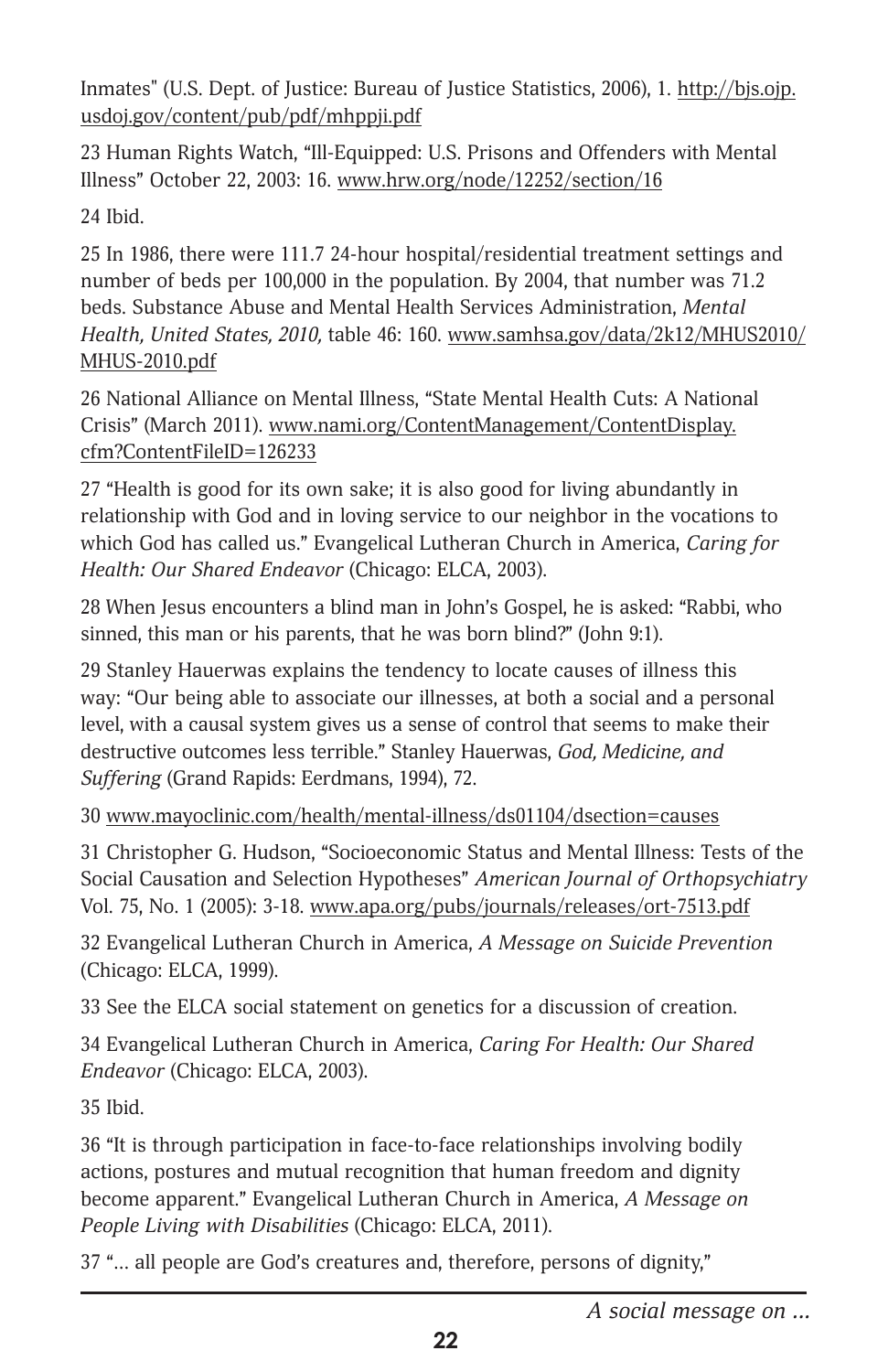Evangelical Lutheran Church in America, *For Peace in God's World* (Chicago: ELCA, 1995). For more on the "imago dei" see also *A Message on People Living with Disabilities* (Chicago: ELCA, 2011), footnote 5.

38 "Family life also is supported when its members strive to meet reasonable expectations to forgive and to seek forgiveness and to bear each other's burdens responsibly." Evangelical Lutheran Church in America, *Human Sexuality: Gift and Trust* (Chicago: ELCA, 1995), 23.

39 Terrence Fretheim, *Creation Untamed: The Bible, God, and Natural Disasters* (Grand Rapids: Baker Academic, 2010), 117.

40 Evangelical Lutheran Church in America, *Caring For Health: Our Shared Endeavor* (Chicago: ELCA, 2003).

41 Ibid.

42 "There is no reason why even the suffering we undergo from illness, suffering that seems to have no good reason to exist, cannot be made part of the telos [goal] of our service to one another in and outside the Christian community. For example, the very willingness of those who are suffering from illness to be in the presence of the well is a form of service. Suffering and pain make us vulnerable, and often we try to protect ourselves by attempting to be 'selfsufficient.' The willingness to be present as well as to accept the assistance of others when we need help is a gift we give to one another." Stanley Hauerwas, *God, Medicine, and Suffering* (Grand Rapids: Eerdmans, 1994), 88.

43 For example, such resources are available at the National Alliance for Mental Illness website (www.nami.org).

44 Robert H. Albers, William H. Meller, and Steven D. Thurber, (eds.), *Ministry with Persons with Mental Illness and Their Families* (Minneapolis: Fortress Press, 2012), 54.

45 The National Alliance on Mental Illness (www.nami.org) is a good place to start for basic information on mental illness.

46 National Alliance on Mental Illness, "State Mental Health Cuts: A Continuing Crisis" (November 2011). www.nami.org/ContentManagement/ContentDisplay. cfm?ContentFileID=147763

47 Evangelical Lutheran Church in America, *Sufficient, Sustainable Livelihood for All* (Chicago: ELCA, 1999).

48 Heather Stuart, "Violence and Mental Illness: an Overview" *World Psychiatry* (June 2003) Vol. 2 (2): 121-124. www.ncbi.nlm.nih.gov/pmc/articles/PMC1525086/ 49 Ibid.

50 Evangelical Lutheran Church in America, *A Social Statement on Genetics, Faith and Responsibilit*y (Chicago: ELCA, 2011).